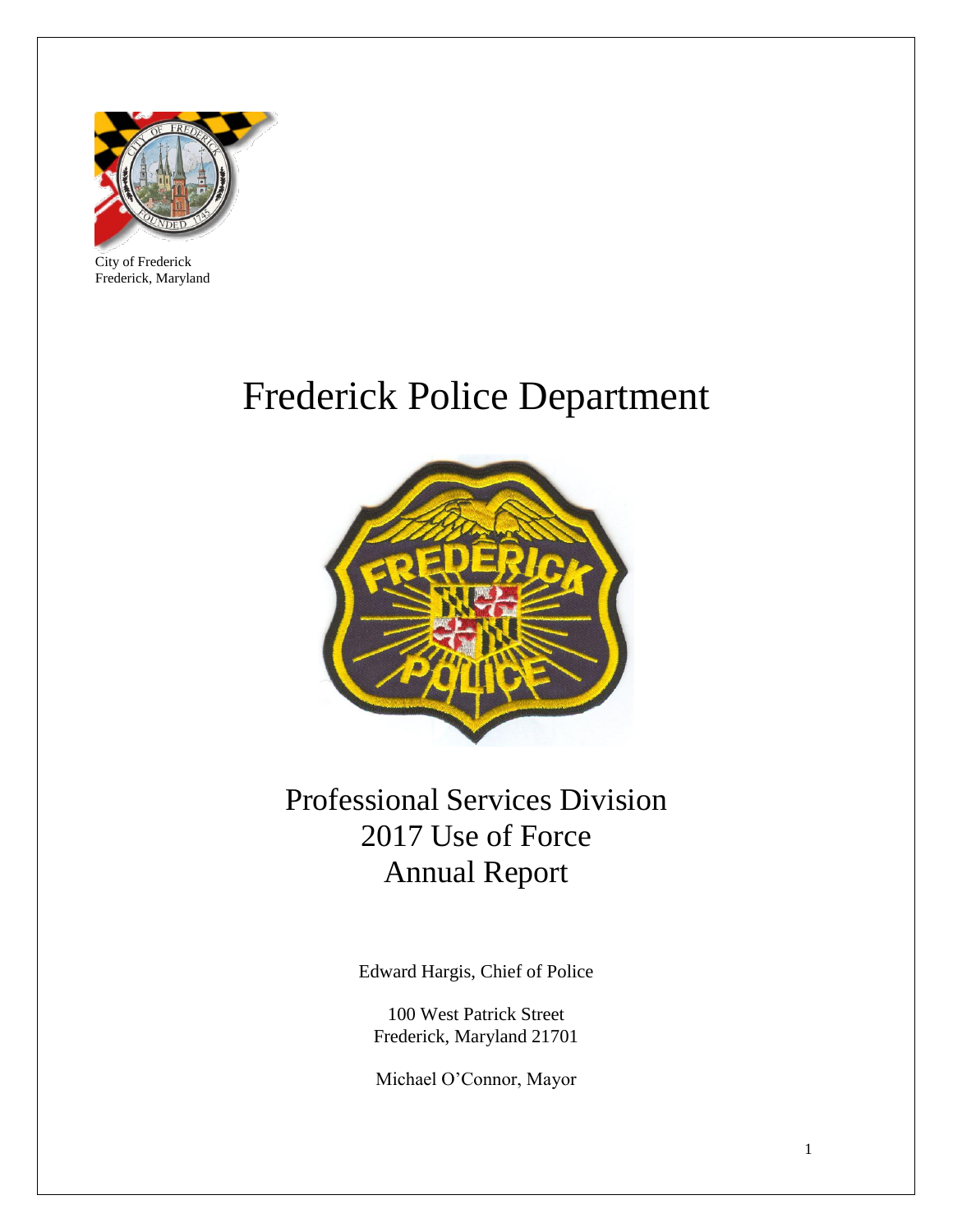## **Table of Contents**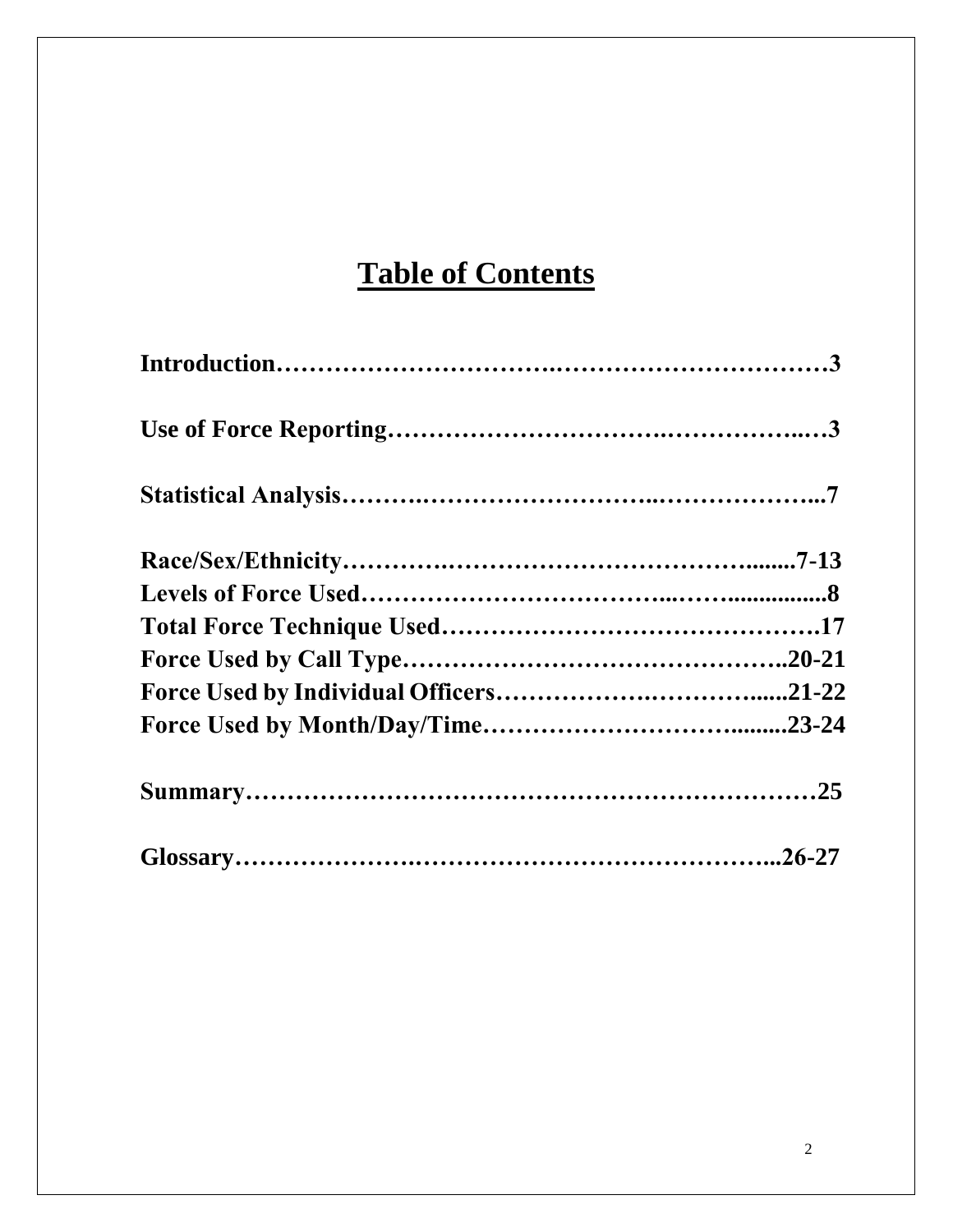### **Introduction**

This Professional Services Division (PSD) Annual Report is part of a continuing effort to educate the citizens of Frederick in the operations of their police department. The information contained in this report covers:

- 2017 Use of Force Statistics,
- Analyses of various data.

### **Staff**

Lieutenant Bruce DeGrange, Commander Sergeant Matt Carrado, Internal Affairs Unit Supervisor Janine Campbell, Internal Affairs Unit Administrative Assistant

### **Use of Force Reporting**

The Frederick Police Department's (FPD) use of force reporting requirements are detailed in General Order 705, entitled "Use of Force." This General Order is reviewed annually in March by the PSD Commander, and complies with the Maryland Police and Correctional Training Commission (MPCTC) standards. With few exceptions, force is required to be reported if an officer:

- Uses any force which causes any visible or apparent physical injury or complaint of injury, or which results in medical treatment for the individual or the officer;
- Uses any object, including but not limited to, a baton, hand, fist, or foot, to strike or attempt to strike a blow to a subject;
- Uses a baton in any manner to control a resistant subject this includes strikes and blocks as well as control holds utilizing the baton;
- Uses force in such a way as to cause a subject to suffer a blow to the head, even if that blow to the head is accidental;
- Uses O.C. Spray or any other chemical agent;
- Uses a conducted electrical weapon ("CEW", a Taser®);
- Discharges a firearm under circumstances that require a use of force report per General Order 720, "Deadly Force Guidelines," i.e., discharge of a firearm at an individual regardless of whether the person is actually struck;
- Utilizes a canine for a physical apprehension;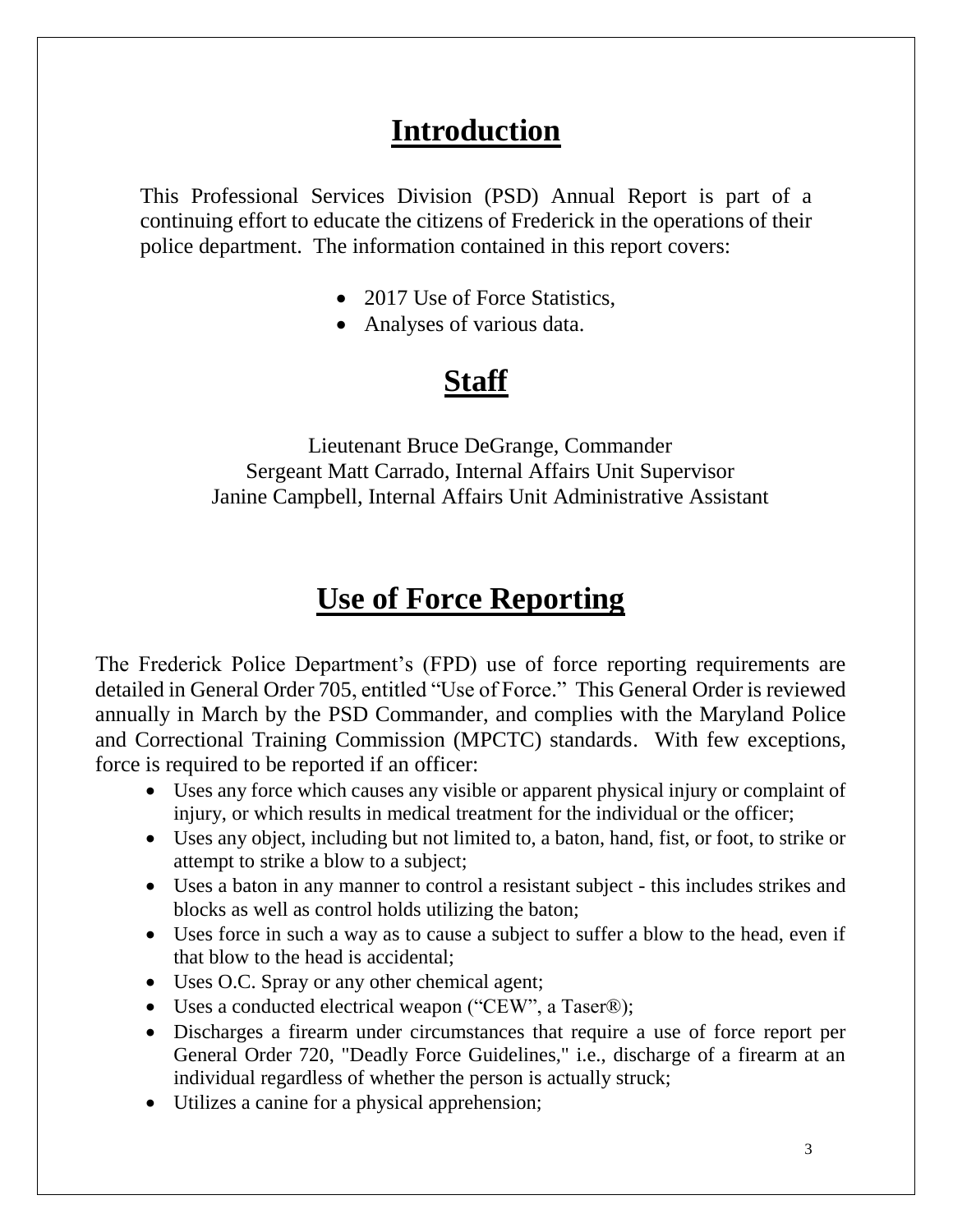- Uses force during or after which a subject loses consciousness;
- Uses any empty-hand control technique that does not cause injury or complaint of injury to the officer or the subject the force is applied to and does not result in medical treatment for subject or officer; or
- Points a firearm or a CEW at any person.

Additionally, in most cases, an officer who uses force must notify his supervisor as soon as possible. The supervisor is responsible for an initial inquiry to gather the facts regarding the use of force. The review process for a use of force incident requires the officer's first-line Supervisor, Division Commander, and Bureau Commander to review the circumstances of the incident and the type of force used to determine if its application was appropriate or inappropriate.

The Chief of Police reviews use of force reports involving the use of CEWs, batons, firearms, canine bites, and any incident in which any person incurs a serious physical injury. The Chief may, at his discretion, review any other use of force report. This stringent review process—which occurs whether or not the affected citizen makes a complaint—demonstrates the Department's commitment to fair and equal treatment for all citizens, as well as adherence to our policies.

### **Use of Force**

In 2017, there were 144 Use of Force incidents that met reporting requirements as mandated by General Order 705. The 144 reported incidents involved 290 applications of force techniques by officers. The 290 applications of force were applied to 182 individuals. The application of force is defined as each technique used by an officer against a resistant subject. See Table 1 and Graphs 1, 2, and 3 for additional information.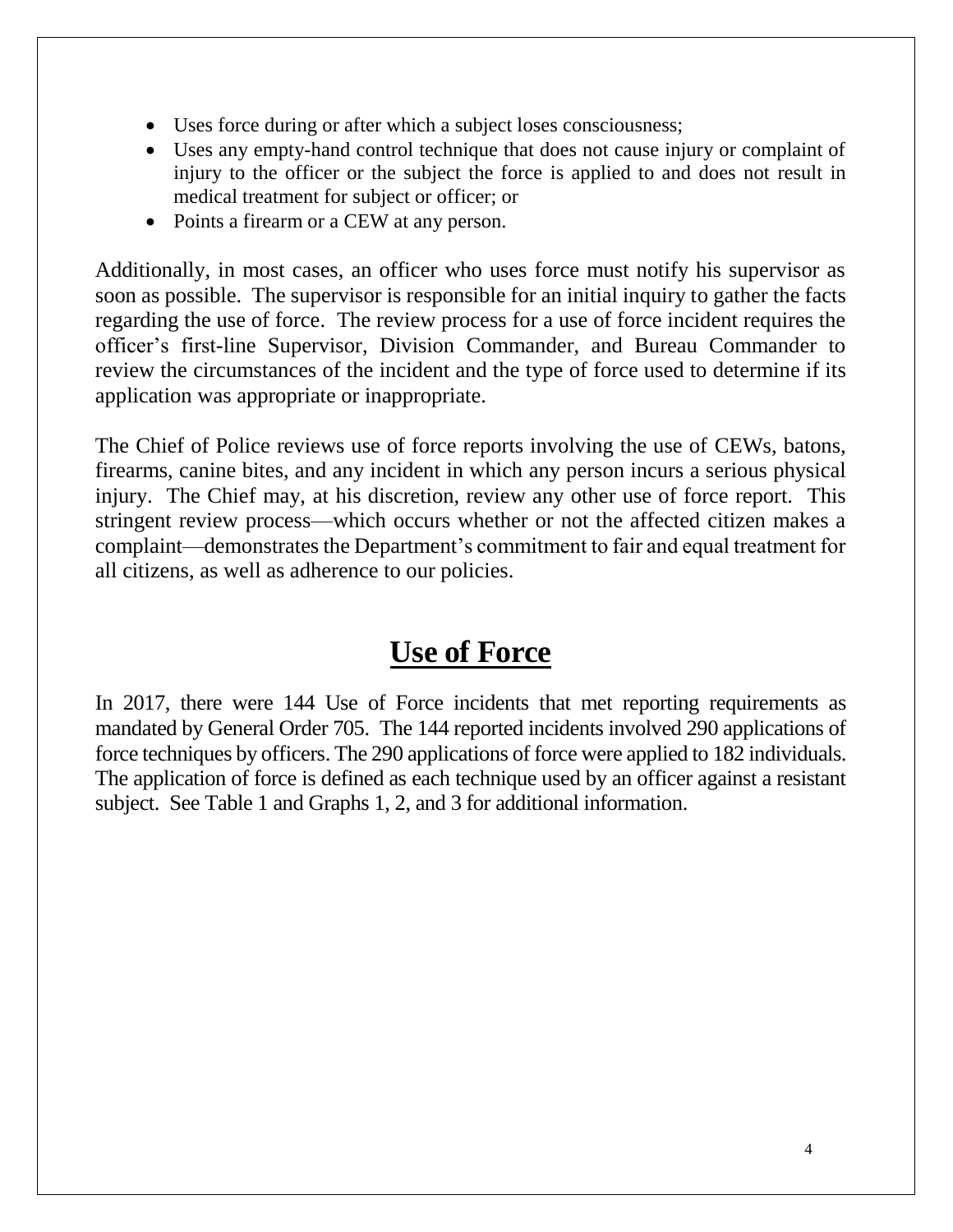

**Table 1 2017 Use of Force at a Glance**

\*In 2017, there were 4,691 arrests 1,011 do not meet the CALEA definition as reported above. \*\*\*This figure was obtained from the Crime Analyst, and reflects clean data after the elimination of duplicate calls for service or cancelled calls for service.

The Commission for Accreditation of Law Enforcement Agencies (CALEA) requests total use of force arrests, and services of emergency petitions (EP) are not considered arrests at FPD. However, EP's can involve a use of force, so this number is broken out to offer a fuller view of officers' use of force.

It is important to understand the discrepancy between the number of *use of force incidents, persons subjected to force, and applications of force techniques*. In many cases, when a person resists arrest, more than one officer is required to use force to gain control of and/or arrest one person. Also, a single incident can involve more than one resistant person who is required to be taken into custody. Officers may need to employ more than one use of force technique to subdue a resistant person.

On the other hand, it is possible that a single officer may be required to use force on more than one person to protect himself or make an arrest. Additionally, not all uses of force result in the arrest or the taking into custody of a person. For example, a pointing of a firearm does not automatically indicate the person at whom the weapon was pointed was arrested. This type of force is often used by officers to protect themselves in potentially dangerous and unfamiliar situations. To be succinct: A single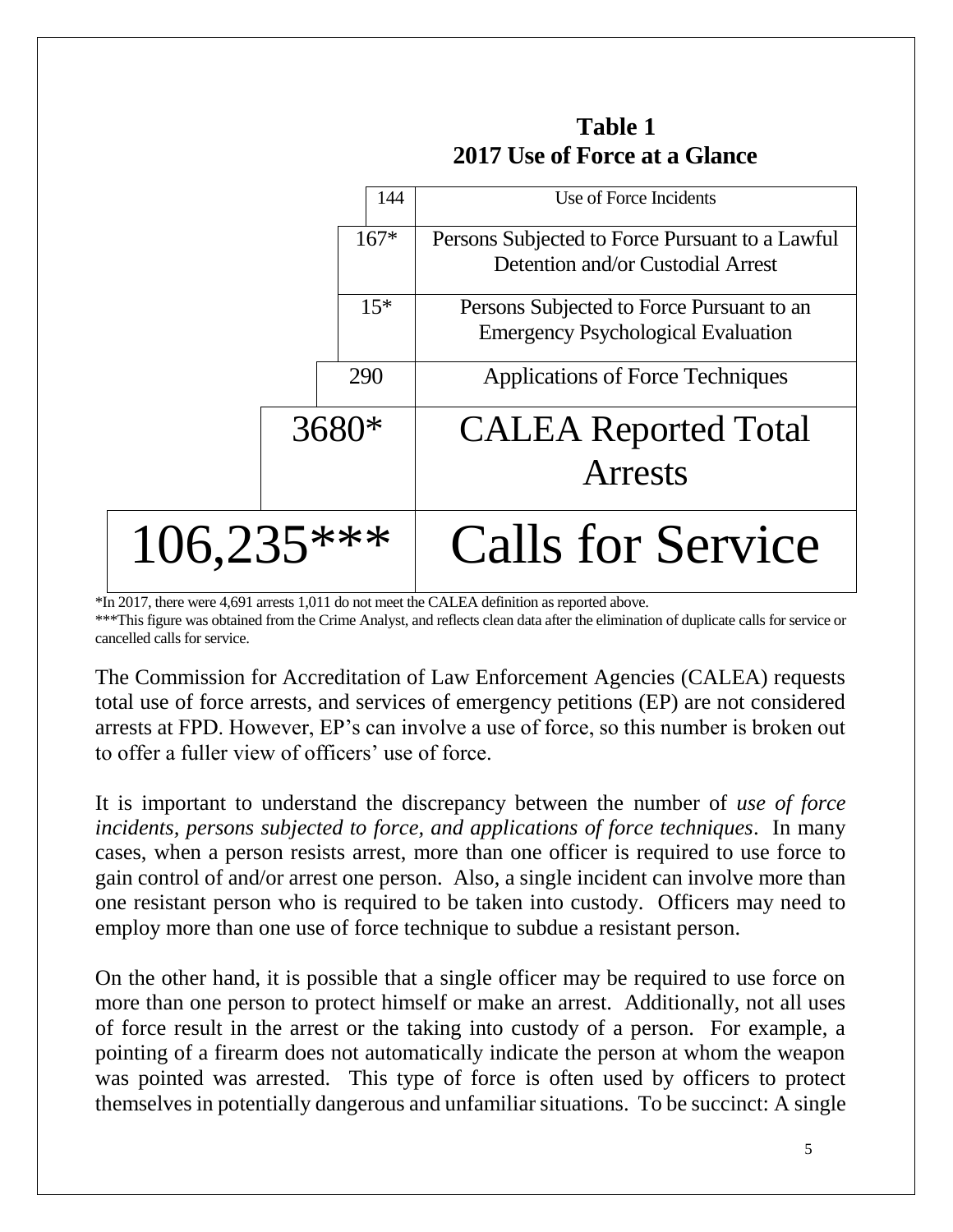

use of force incident may involve multiple officers and/or persons being subjected to one or more applications of force.



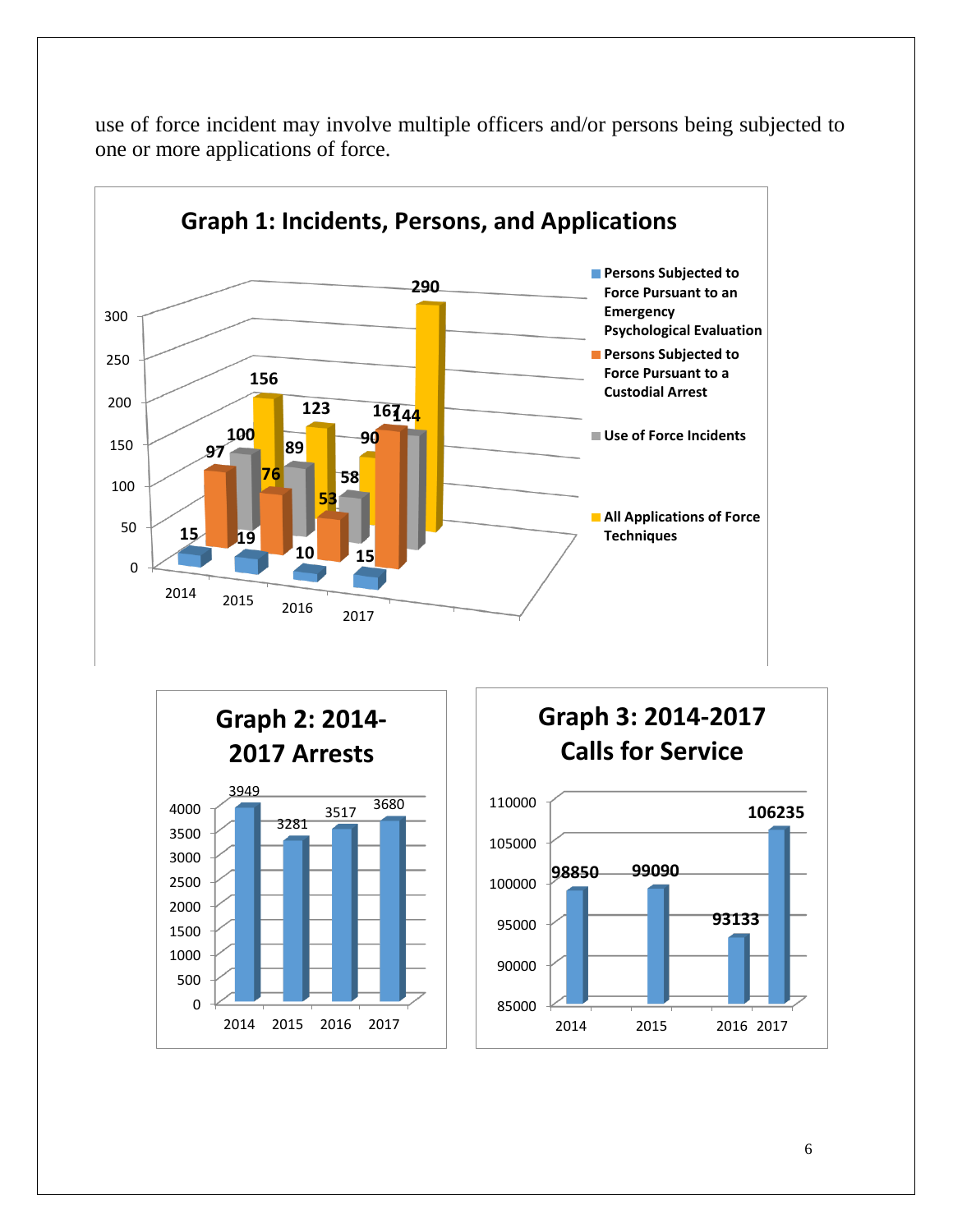### **Statistical Analysis—Race/Sex/Ethnicity**

Historically, males have accounted for the vast majority of incidents in which police officers have had to use force. This tendency continued in 2017. Males of all races and ethnicities accounted for 79 percent of the 182 persons subjected to force. The 2017 totals show significant increases from 2016 for uses of force on African Americans (AA) and white males (C), with a small increase in uses of force against AA and C non-Hispanic females. Below are the highest total based on ethnicity. (See Table 2 for entire breakdown):

- 66 AA, non-Hispanic males, up from 22;
- 57 C, non-Hispanic males, up from 23;
- 17 C, Hispanic males, up from 6;
- 13 AA, non-Hispanic females, up from 6;
- 18 C, non-Hispanic females, up from 6.

| 2016-2017 Race/Sex/Ethnicity Comparison |                 |                |                 |                   |
|-----------------------------------------|-----------------|----------------|-----------------|-------------------|
|                                         | 2016            |                | 2017            |                   |
|                                         | <b>#Persons</b> | $\%2016$       | <b>#Persons</b> | $\frac{62017}{ }$ |
| <b>Asian Male</b>                       | $\overline{0}$  | $\overline{0}$ | $\theta$        | $\theta$          |
| AA Female (H)                           | $\overline{0}$  | $\overline{0}$ | 3               | 1.7%              |
| AA Female (NH)                          | 6               | 9.52%          | 13              | 7.14%             |
| AA Male (H)                             | $\overline{0}$  | $\overline{0}$ | 5               | 2.9%              |
| AA Male (NH)                            | 22              | 34.9%          | 66              | 36.26%            |
| $C$ Female $(H)$                        | $\overline{0}$  | $\theta$       | 3               | 1.7%              |
| C Female (NH)                           | 6               | 9.52%          | 18              | 9.89%             |
| $C$ Male $(H)$                          | 6               | 9.52%          | 17              | 10.1%             |
| C Male (NH)                             | 23              | 36.5%          | 57              | 31.31%            |
| Unknown                                 | $\overline{0}$  | $\overline{0}$ | $\overline{0}$  | $\overline{0}$    |
| Total                                   | 63              | 100%           | 182             | 100%              |

# **Table 2**

AA= African American. C= Caucasian. H and NH refer to Hispanic and Non-Hispanic, respectively.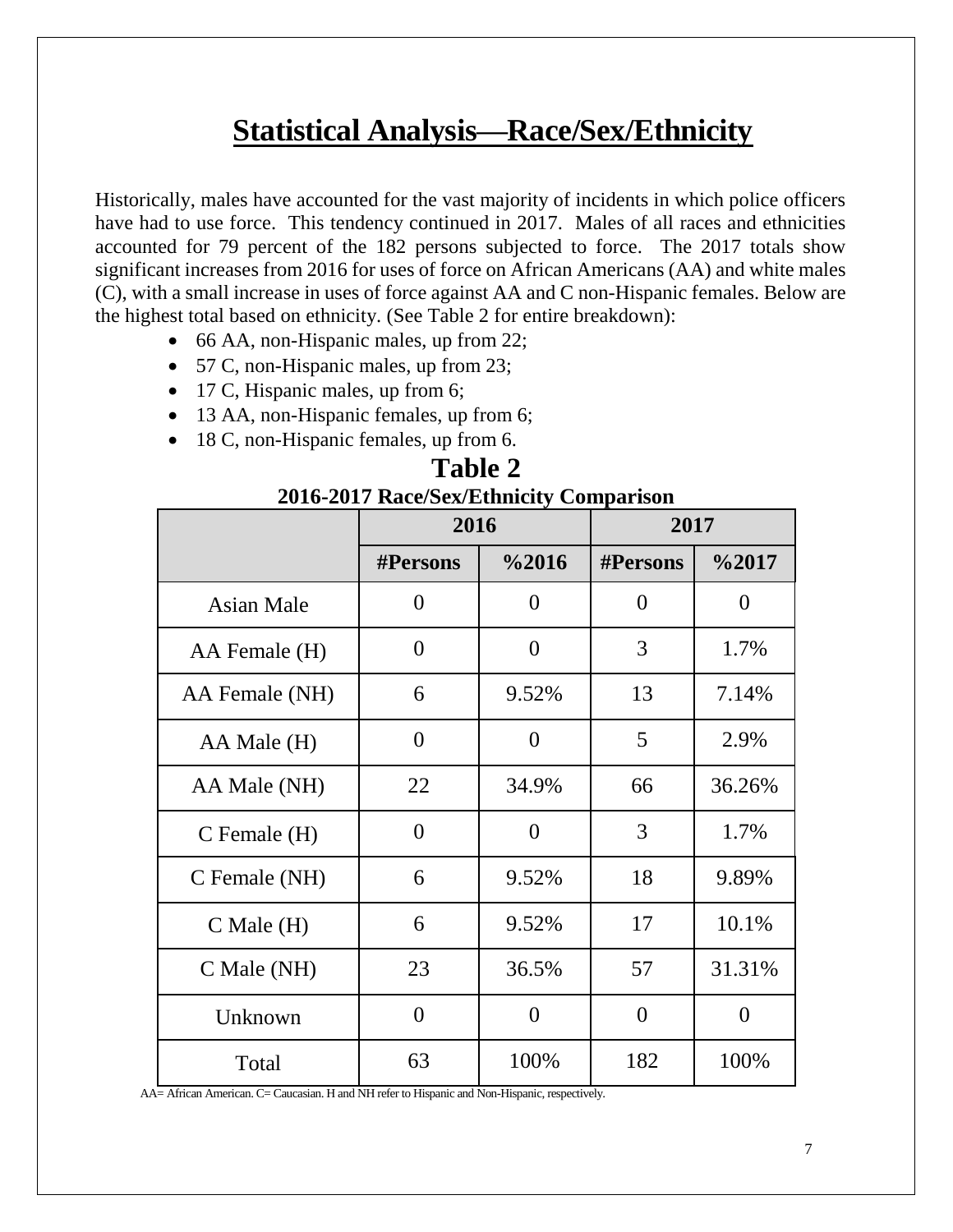Graphs 4 and 5 and Tables 3 through 8 provide additional information on levels of force used in comparison with previous years, as well as race, sex, and ethnicity in incidents where force was used.



**Graph 4 Levels of Force Used- Total Reported Uses 2014-2017**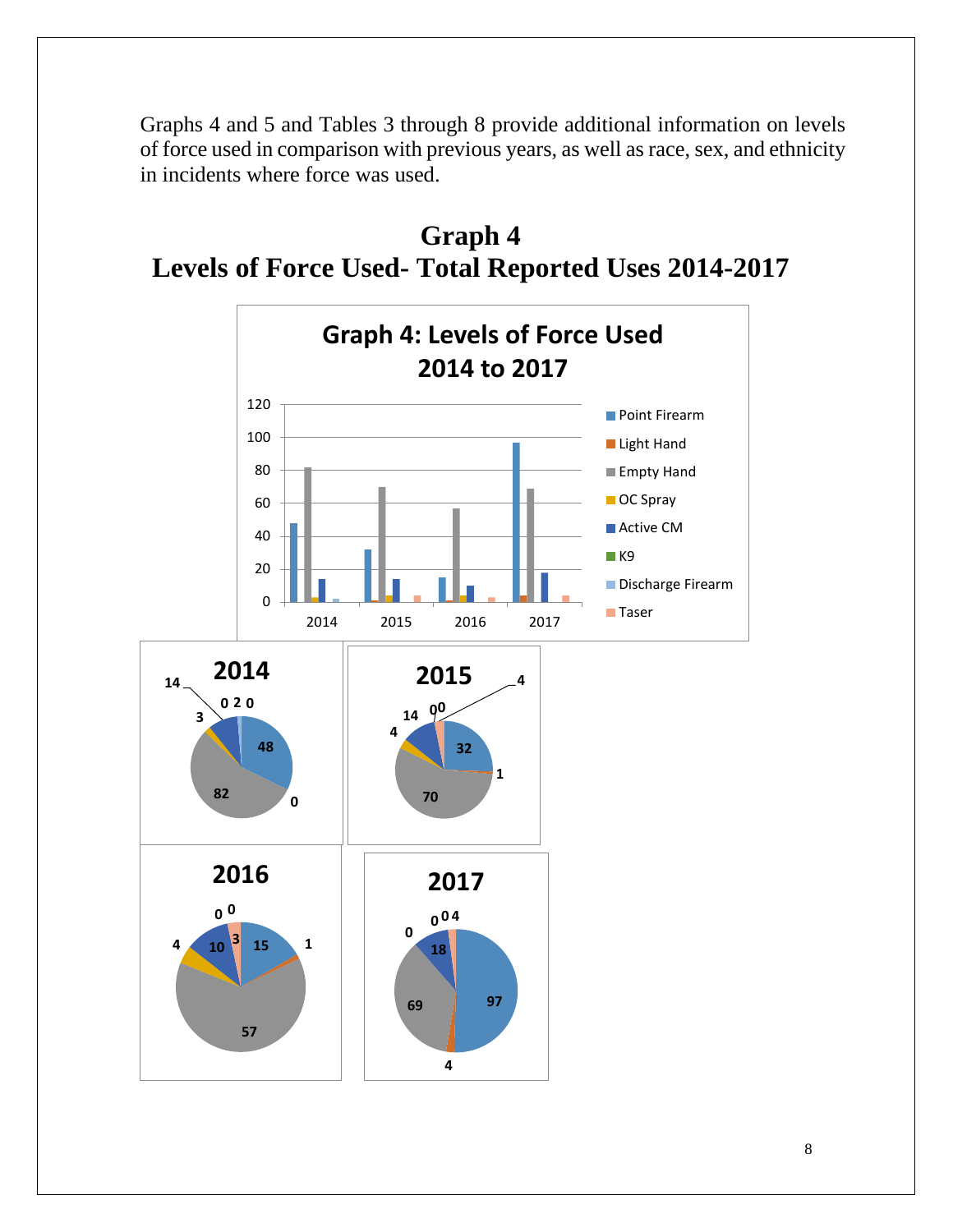#### **2016-2017 Applications of Force Types Used Breakdown by Race/Sex/Ethnicity**

Again, the reader must bear in mind that there are situations in which a resistant suspect may be subjected to more than one application of force, or in which one officer uses force against several subjects, for instance, in pointing a firearm. Therefore, the sum total of *applications* of force may not be the same as the number of *persons* subjected to force.

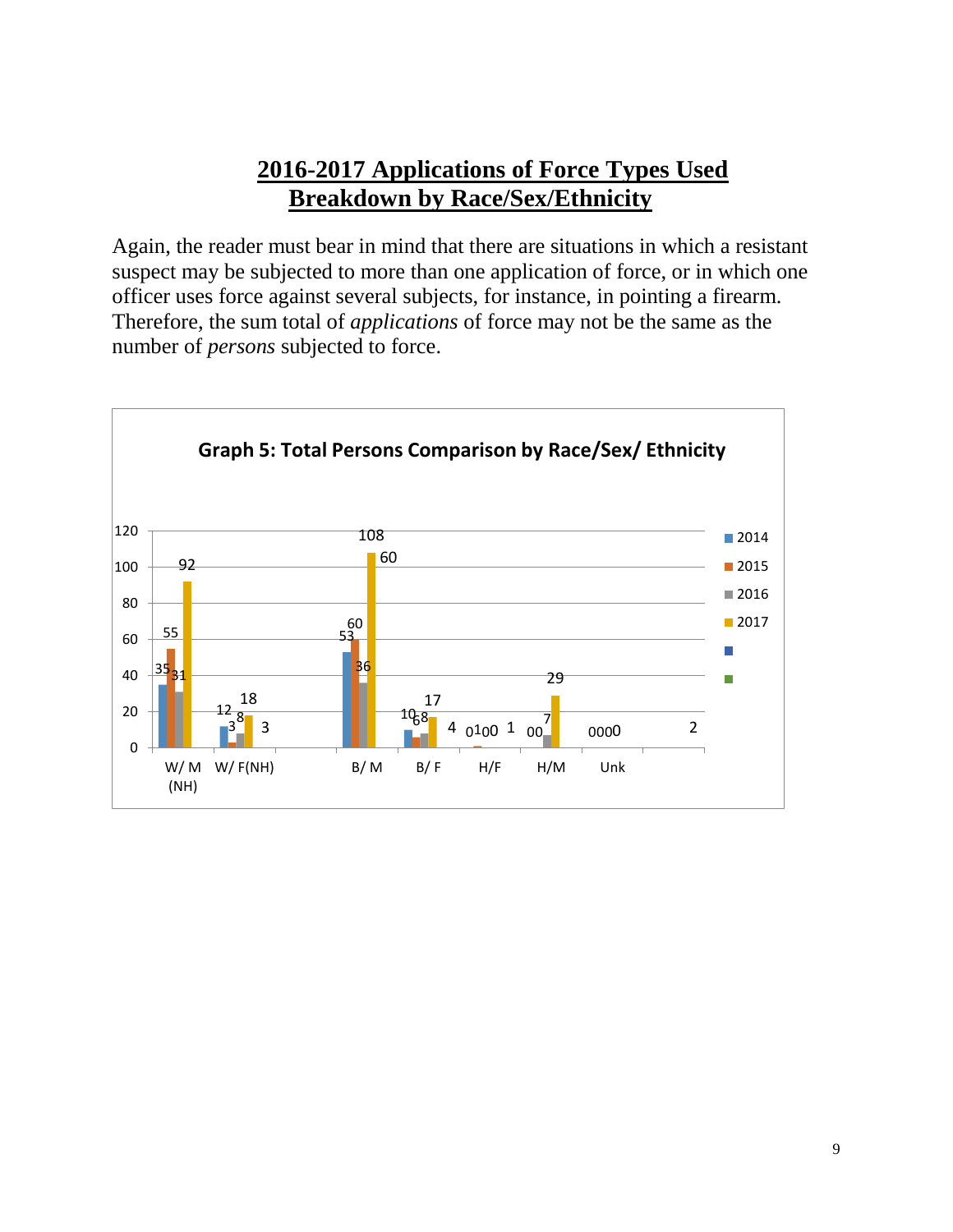#### Tables 3-8 show breakdown for race, sex, and ethnicity AA= African American C= Caucasian H and NH refer to Hispanic and Non-Hispanic, respectively.

|                           | 2016                            |                       | 2017                            |                       |
|---------------------------|---------------------------------|-----------------------|---------------------------------|-----------------------|
| AA Males (NH)             | <b>Applications</b><br>of Force | $\frac{0}{0}$<br>2016 | <b>Applications</b><br>of Force | $\frac{0}{0}$<br>2017 |
| Point CEW                 | 0                               | $_{0}$                |                                 | .9                    |
| Point Firearm             | 6                               | 16.6%                 | 41                              | 37.9                  |
| <b>Light Hand Control</b> | $\Omega$                        | 0                     | 4                               | 3.7                   |
| <b>Empty Hand Control</b> | 25                              | 69.4%                 | 56                              | 51.8                  |
| OC Spray                  | 1                               | 2.8%                  | 0                               | $\Omega$              |
| <b>CEW</b>                | 1                               | 2.8%                  | 1                               | .9                    |
| <b>Active CM</b>          | 3                               | 8.3%                  | 4                               | 3.7                   |
| Canine Apprehension       | 0                               | 0                     | 0                               | $\Omega$              |
| <b>Impact Weapon</b>      | $\Omega$                        | $\Omega$              | 1                               | .9                    |
| Firearm Discharge         | $\Omega$                        | $\theta$              | 0                               | 0                     |
| Total                     | 36                              | 100%                  | 108                             | 100%                  |

#### **Table 3**

#### **Table 4**

|                           | 2016                            |                       | 2017                            |                       |
|---------------------------|---------------------------------|-----------------------|---------------------------------|-----------------------|
| <b>AA Females (NH)</b>    | <b>Applications</b><br>of Force | $\frac{6}{6}$<br>2016 | <b>Applications</b><br>of Force | $\frac{0}{0}$<br>2017 |
| Point CEW                 | 0                               |                       | 0                               |                       |
| <b>Point Firearm</b>      | 0                               | 0                     | 3                               | 17.6%                 |
| <b>Light Hand Control</b> | $\mathbf{\Omega}$               | $\mathbf{\Omega}$     | 0                               | 0                     |
| <b>Empty Hand Control</b> | 8                               | 100%                  | 15                              | 82.35                 |
| OC Spray                  | 0                               | 0                     | $\Omega$                        |                       |
| <b>CEW</b>                | 0                               | 0                     | 0                               | 0                     |
| <b>Active CM</b>          | ∩                               | 0                     |                                 | Ω                     |
| Canine Apprehension       | 0                               | ∩                     | ∩                               |                       |
| <b>Impact Weapon</b>      | 0                               | 0                     | 0                               | 0                     |
| Firearm Discharge         | $\mathbf{\Omega}$               | $\mathbf{\Omega}$     | 0                               | 0                     |
| Total                     | 8                               | 100%                  | 18                              | 100%                  |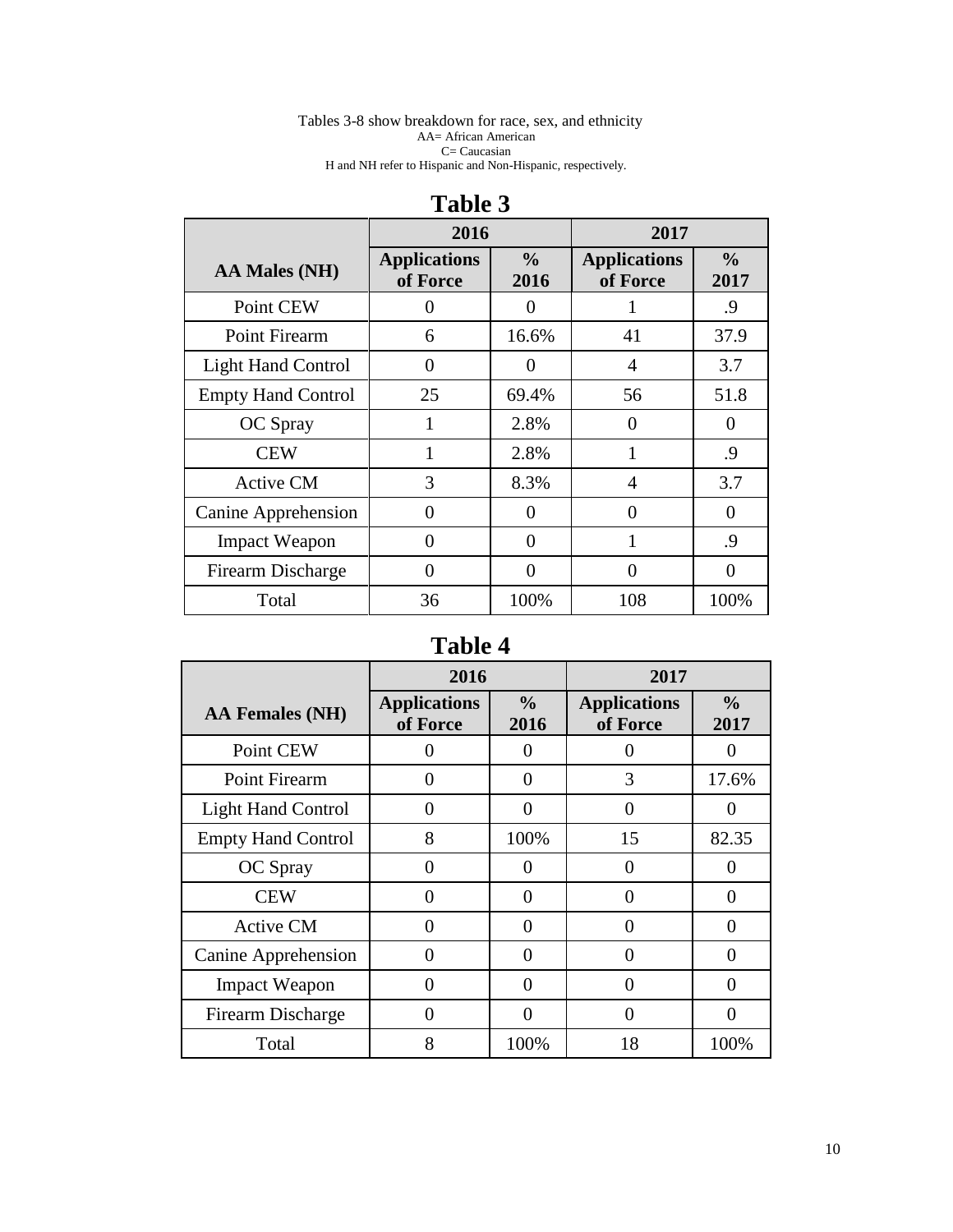| ravic J                   |                                 |                       |                                 |                       |
|---------------------------|---------------------------------|-----------------------|---------------------------------|-----------------------|
|                           | 2016                            |                       | 2017                            |                       |
| C Males (NH)              | <b>Applications</b><br>of Force | $\frac{0}{0}$<br>2016 | <b>Applications</b><br>of Force | $\frac{0}{0}$<br>2017 |
| Point CEW                 | 0                               | $\theta$              | 2                               | 2.17%                 |
| Point Firearm             | 7                               | 22.6%                 | 30                              | 32.60%                |
| <b>Light Hand Control</b> | $\overline{0}$                  | $\Omega$              | 0                               | 0                     |
| <b>Empty Hand Control</b> | 15                              | 48.4%                 | 46                              | 50%                   |
| OC Spray                  | 1                               | 3.2%                  | $\Omega$                        | $\theta$              |
| <b>CEW</b>                | $\overline{2}$                  | 6.5%                  | 3                               | 3.26%                 |
| <b>Active CM</b>          | 5                               | 16.1%                 | 11                              | 11.95%                |
| Canine Apprehension       | 0                               | $\Omega$              | $\Omega$                        | 0                     |
| <b>Impact Weapon</b>      |                                 | 3.2%                  | 0                               | 0                     |
| Firearm Discharge         | $\theta$                        | $\Omega$              | 0                               | 0                     |
| Total                     | 31                              | 100%                  | 92                              | 100%                  |

**Table 5**

#### **Table 6**

|                           | 2016                            |                       | 2017                            |                       |
|---------------------------|---------------------------------|-----------------------|---------------------------------|-----------------------|
| <b>C</b> Females (NH)     | <b>Applications</b><br>of Force | $\frac{6}{9}$<br>2016 | <b>Applications</b><br>of Force | $\frac{0}{0}$<br>2017 |
| Point CEW                 | 0                               | $\mathbf{\Omega}$     | $\mathbf{\Omega}$               |                       |
| Point Firearm             | 1                               | 12.5%                 | 4                               | 22.22%                |
| <b>Light Hand Control</b> | 0                               | $\theta$              | 0                               | 0                     |
| <b>Empty Hand Control</b> | 5                               | 62.5%                 | 14                              | 77.77%                |
| OC Spray                  | $\overline{2}$                  | 25%                   | 0                               |                       |
| <b>CEW</b>                | $\theta$                        | 0                     | 0                               | 0                     |
| <b>Active CM</b>          | 0                               | 0                     | 0                               | 0                     |
| Canine Apprehension       | 0                               | 0                     | 0                               | 0                     |
| <b>Impact Weapon</b>      | $\Omega$                        | 0                     | $\mathcal{D}_{\mathcal{L}}$     | 11.11%                |
| Firearm Discharge         | 0                               | 0                     | 0                               | 0                     |
| Total                     | 8                               | 100%                  | 20                              | 100%                  |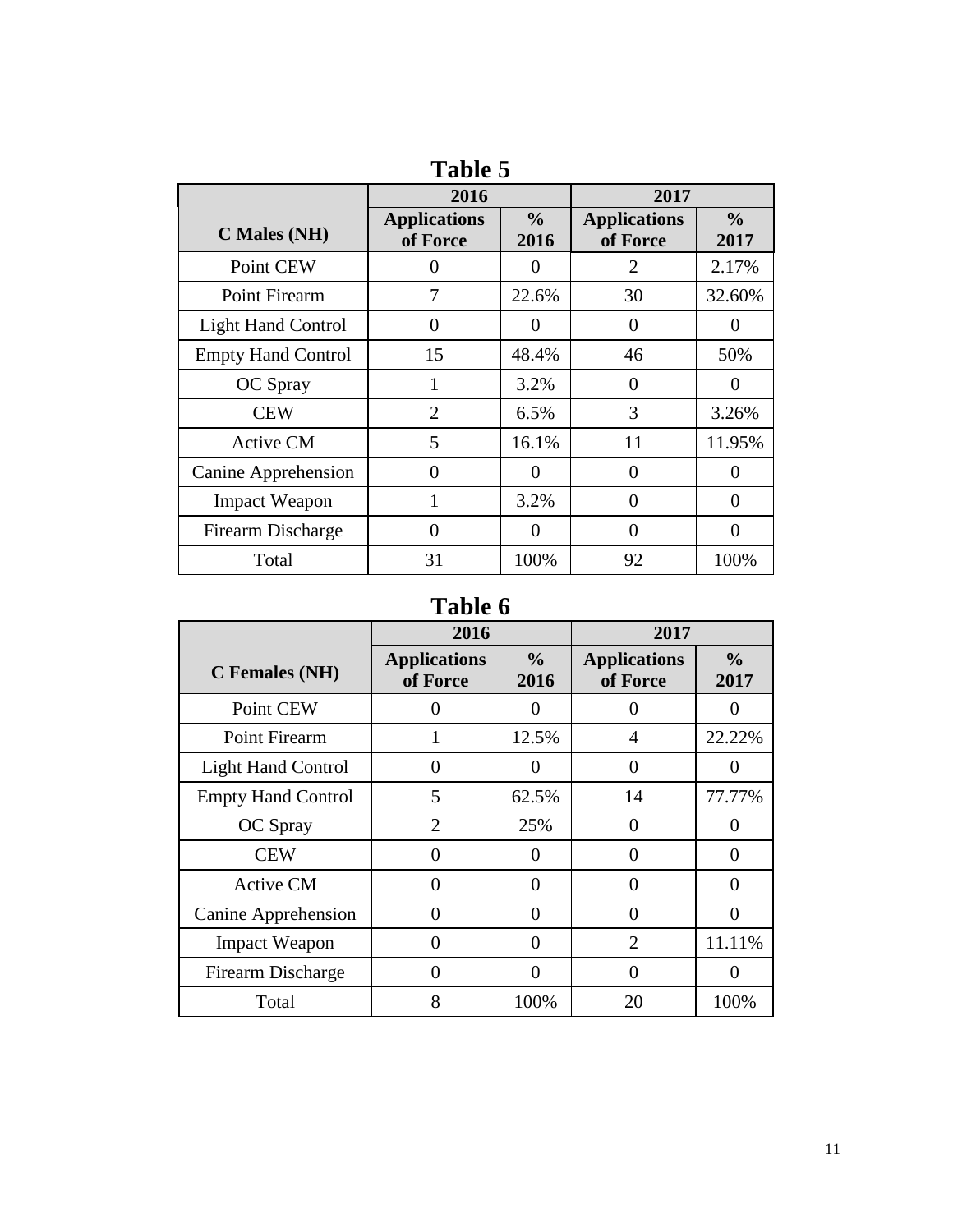|                           | 2016                            |                       | 2017                            |                       |
|---------------------------|---------------------------------|-----------------------|---------------------------------|-----------------------|
| <b>Male (H) Any Race</b>  | <b>Applications</b><br>of Force | $\frac{0}{0}$<br>2016 | <b>Applications</b><br>of Force | $\frac{0}{0}$<br>2017 |
| Point CEW                 | 0                               | 0                     | $\overline{2}$                  | 5.12%                 |
| Point Firearm             |                                 | 14.3%                 | 17                              | 43.58%                |
| <b>Light Hand Control</b> | 0                               | 0                     | $\Omega$                        | 0                     |
| <b>Empty Hand Control</b> | 4                               | 57.1%                 | 17                              | 43.58%                |
| OC Spray                  | 0                               | 0                     | 0                               |                       |
| <b>CEW</b>                | 0                               | 0                     | $\Omega$                        | 0                     |
| <b>Active CM</b>          | $\overline{2}$                  | 28.6%                 | 3                               | 7.69%                 |
| Canine Apprehension       | 0                               | 0                     | 0                               | 0                     |
| <b>Impact Weapon</b>      | 0                               | $\theta$              | $\Omega$                        | 0                     |
| Firearm Discharge         | 0                               | 0                     | $\Omega$                        | 0                     |
| Total                     | 7                               | 100%                  | 39                              | 100%                  |

**Table 7**

**Table 8**

|                            | 2017                         |                       |  |
|----------------------------|------------------------------|-----------------------|--|
| <b>Female (H) Any Race</b> | <b>Applications of Force</b> | $\frac{0}{0}$<br>2017 |  |
| Point CEW                  | 0                            |                       |  |
| Point Firearm              | $\overline{2}$               |                       |  |
| <b>Light Hand Control</b>  | 0                            |                       |  |
| <b>Empty Hand Control</b>  | 10                           |                       |  |
| OC Spray                   | $\theta$                     |                       |  |
| <b>CEW</b>                 | 0                            |                       |  |
| <b>Active CM</b>           | $\Omega$                     |                       |  |
| Canine Apprehension        | 0                            |                       |  |
| <b>Impact Weapon</b>       |                              |                       |  |
| Firearm Discharge          | 0                            |                       |  |
| Total                      | 13                           | NC                    |  |

It should be noted, data for Caucasian/AA-Hispanic females was not captured in 2016.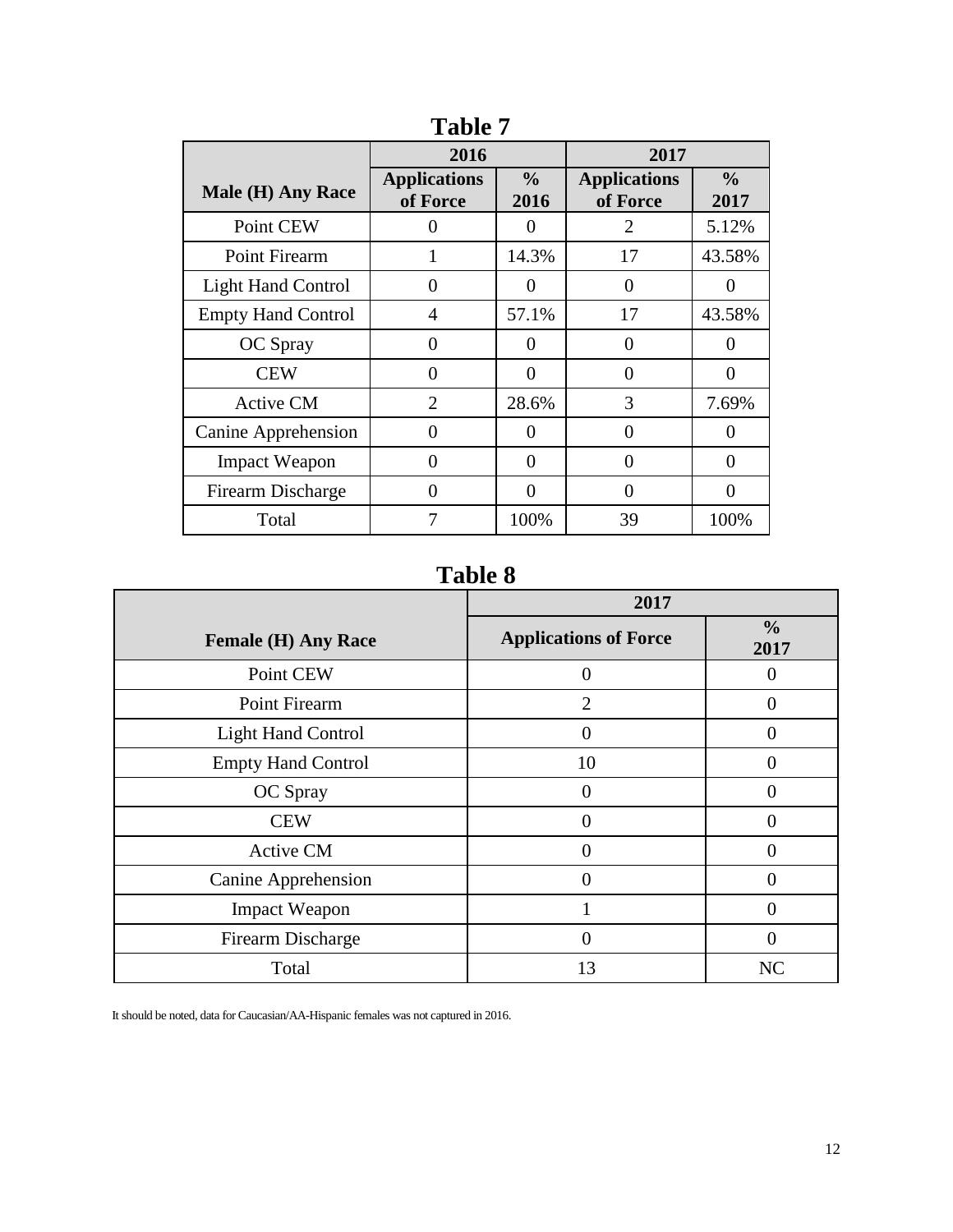### **Statistical Analysis—Force Used by Arrests**

The custodial arrest number for 2017, (3680), is a 4.63% increase to the number of arrests listed for 2016, (3517).

In 2017, FPD officers handled 106,235 calls for service. This is up from 93,133 in 2016, which is a 14.07% increase in calls. A call for service can be an officer-initiated event, such as a traffic stop, or any type of call from the public. The percentage of use of force incidents per call for service is 0.13%. A better way to understand this: In 2017, FPD officers used no force in 99.87% of the events they handled.

The majority of use of force events involved a subsequent criminal arrest. Force was used in 167, or 4.53% of the 3680 custodial arrests made by FPD officers in 2017. There were 15 additional uses of force for service of emergency psychological petitions.

When we correlate the number of uses of force to arrests, the percentage of incidents in which force was used is small. So are the differences between African American and Caucasian racial groups. For males, the percentage of force used to arrests made is approximately:

- 6% of the arrests of AA, non-Hispanic males,
- 3.93% of the arrests of C, non-Hispanic males, and
- 7.5% of the arrests of Hispanic males of any race.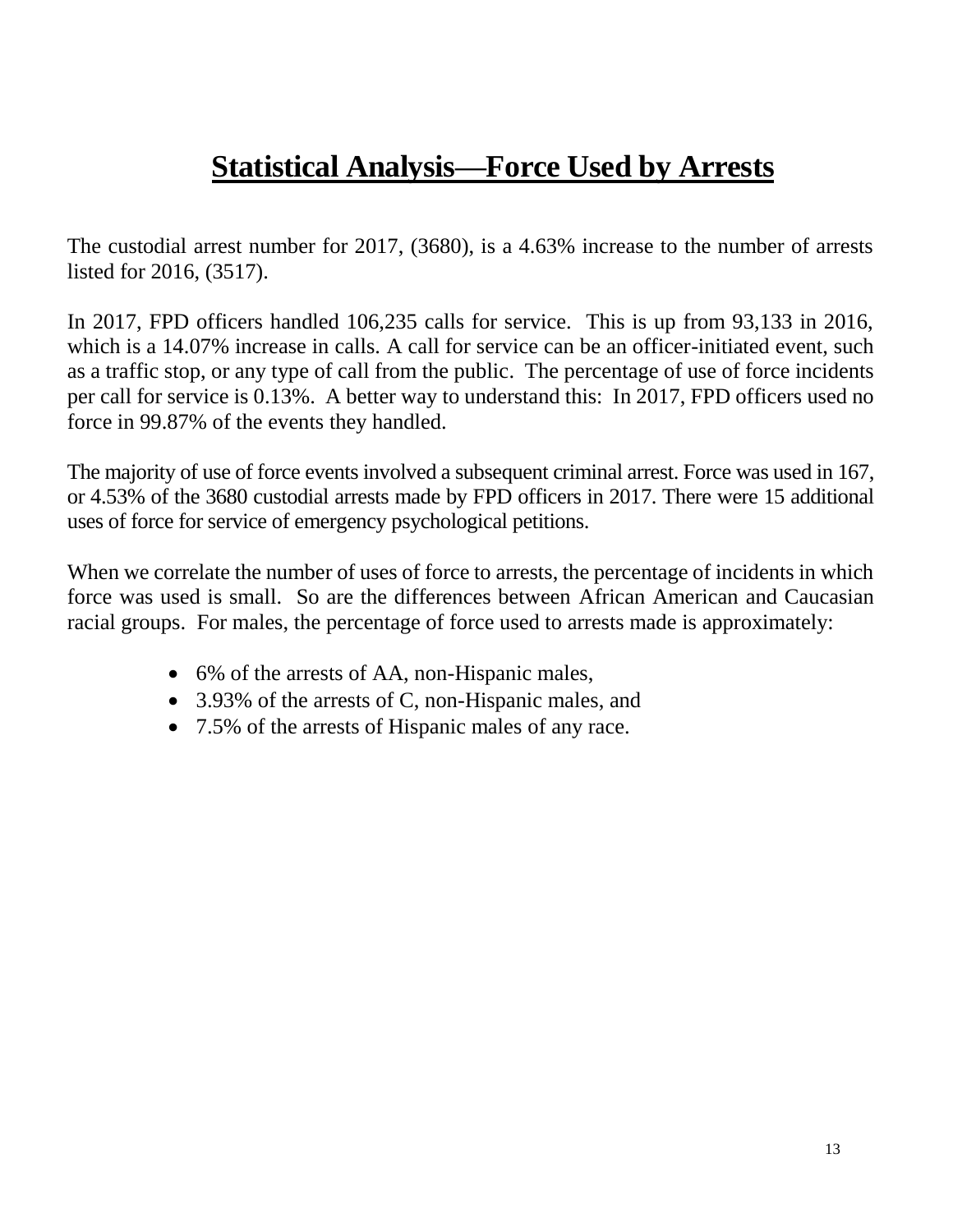**Table 9 2017 Percentage of Arrests Resulting in Use of Force by Race/Sex/Ethnicity**

| <b>Race/Sex/Ethnicity</b> | <b>Total</b><br><b>Arrests</b> | <b>Uses of</b><br>Force $\&$<br><b>Arrested</b> | <b>Percentage of</b><br><b>Arrests Resulting</b><br>in UOF |
|---------------------------|--------------------------------|-------------------------------------------------|------------------------------------------------------------|
| Other/Unknown Female      | 12                             | 0                                               | 0                                                          |
| Other/Unknown Male        | 18                             | $\theta$                                        | $\overline{0}$                                             |
| Hispanic Female, any Race | 66                             | 6                                               | 9%                                                         |
| Hispanic Male, any Race   | 291                            | 22                                              | 7.5%                                                       |
| AA Female (NH)            | 272                            | 11                                              | 4.04%                                                      |
| AA Male (NH)              | 1043                           | 63                                              | 6%                                                         |
| C Female (NH)             | 657                            | 13                                              | 1.97%                                                      |
| C Male (NH)               | 1321                           | 52                                              | 3.93                                                       |
| Total                     | 3680                           | 167                                             | 4.53%                                                      |

NH refers to Non-Hispanic. AA= African American. C= Caucasian.

### **2010 U. S. Census Data**

The 2010 U. S. Census data measured the population of the City of Frederick at 65,239 persons. This is the most recent data available. The racial and ethnic breakdown is illustrated in Graph 6, below.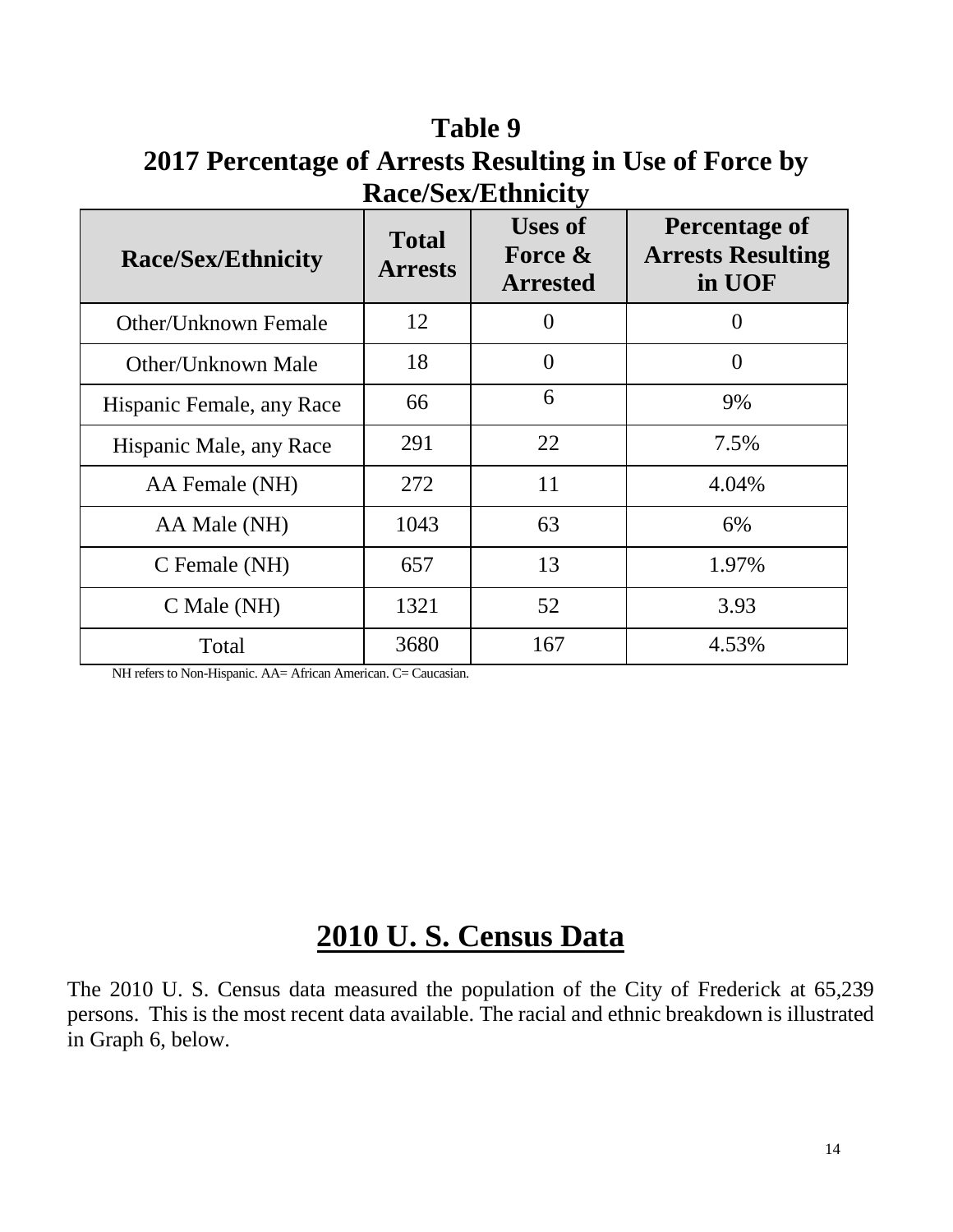

Traffic stop data, arrest data, and use of force data that are inconsistent with local demographics is not a new phenomenon. The first dynamic affecting the data is the fact that the population of the city has certainly grown in the intervening 6 years, but there has been no census data to determine by how much. Second, not all arrestees are residents of the City of Frederick, Frederick County, or even of the State of Maryland. Many persons arrested by FPD were not city residents, further complicating any meaningful analysis comparing race/sex/ethnicity to the local population. Third, more arrests occur in areas with higher crime rates. These areas tend to be populated by persons with lower income. Fourth, as each arrest or custodial situation is different, the need for force, if any, is different. A use of force is in response to a person's conduct, not to a person's sex, race or ethnicity. Put differently, anyone who breaks the law and refuses to comply with lawful orders exposes themselves to the potential for police use of force.

In PSD's review of use of force data, no troubling trends have been noted based on any particular personal characteristic, be it race, sex, or ethnicity. The Zero tolerance policy for any type of bias based policing, as documented in General Order 702, demonstrates FPD's commitment to ensuring police officer conduct that is ethically, morally, and legally sound.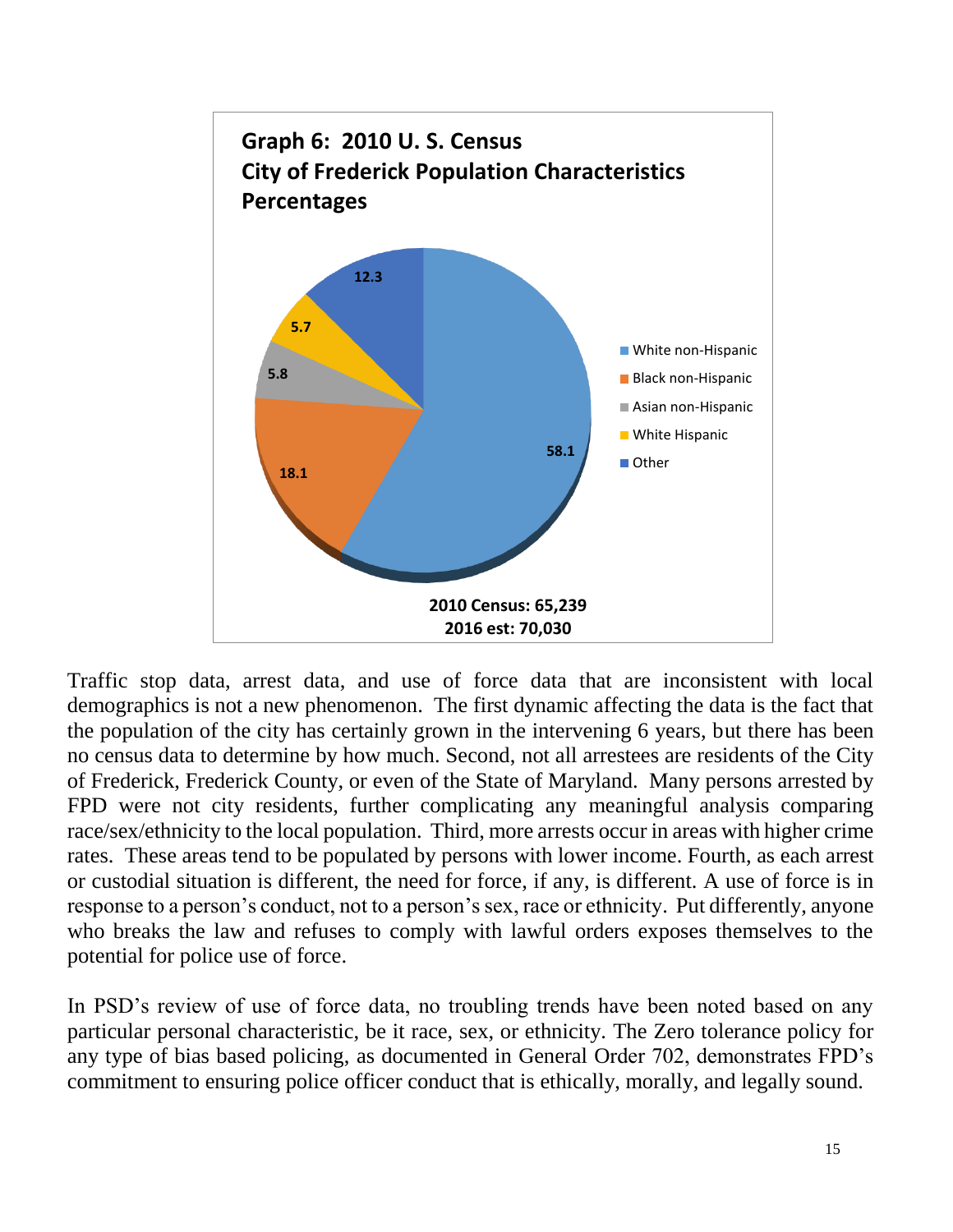### **Statistical Analysis—Levels of Force Used**

The use of pointing of firearms and empty hand control techniques increased in 2017, and was consistent with the increase in use of force incidents generally. Again, it is important to remember that although there were 97 pointing's of firearms, that doesn't necessarily mean there were 97 individual incidents. Examples of multiple pointing's of a firearms on a single incident in 2017 were;

- One "Robbery" call (3 officers pointed their firearm)
- One "Man with a gun" call (6 officers pointed firearms)
- One "Shots fired" call (9 officers pointed their firearms)
- Three "weapons complaints" in which at least 3 officers pointed their firearms.
- A better way to understand this would be if an officer conducts a traffic stop on an armed robbery suspect and is assisted by a backup officer. If the vehicle was occupied by a driver and passenger and both officers point their weapons at the occupants. It would be reported as 4 pointing's of firearms.

The number of CEW deployments in 2017 (4) was very close to 2016's count (3). There were no uses of the baton as an impact weapon in 2017.

Empty hand control techniques continue to be a frequent type or level of force used by officers (69 incidents in 2017). This low level of force includes simple control holds such as arm bars, pain compliance techniques such as manipulating pressure points, "takedowns," and pushes. See Table 10.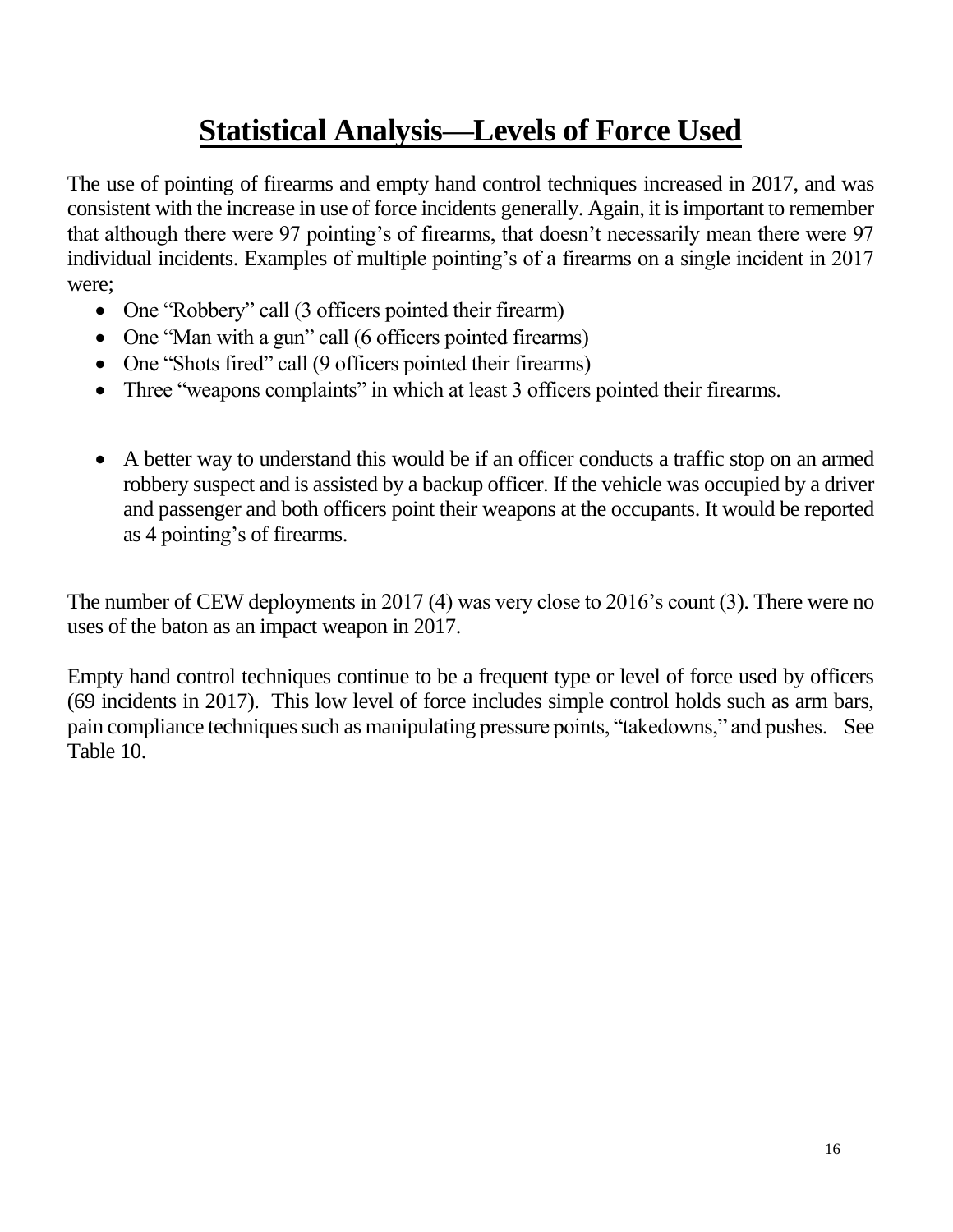|                                     | 2016                     |                       |                          |                       | 2017 |  |
|-------------------------------------|--------------------------|-----------------------|--------------------------|-----------------------|------|--|
|                                     | $(63$ Persons)           |                       | (182 Persons)            |                       |      |  |
| <b>Level of Force Used</b>          | <b>Number</b><br>of Uses | $\frac{0}{0}$<br>2016 | <b>Number</b><br>of Uses | $\frac{0}{0}$<br>2017 |      |  |
| Point CEW <sup>1</sup>              | $\theta$                 | $\Omega$              | 5                        | 1.7%                  |      |  |
| Point Firearm                       | 15                       | 16.7%                 | 97                       | 33.44%                |      |  |
| <b>Light Hand Control</b>           | $\theta$                 | 0                     | 4                        | 1.37%                 |      |  |
| <b>Empty Hand Control</b>           | 56                       | 62.2%                 | 158                      | 54.48%                |      |  |
| <b>OC</b> Spray                     | $\overline{4}$           | 4.44%                 | $\theta$                 | 0                     |      |  |
| Deploy $CEW2$                       | 3                        | 3.33%                 | 4                        | 1.37%                 |      |  |
| <b>Active Countermeasures</b>       | 10                       | 11.1%                 | 18                       | 6.2%                  |      |  |
| <b>Canine Apprehension</b>          | $\Omega$                 | $\mathbf{\Omega}$     | $\theta$                 | ( )                   |      |  |
| Impact Weapon(Control) <sup>3</sup> | $\overline{2}$           | 2.22%                 | 4                        | 1.37%                 |      |  |
| <b>Less-Lethal Firearm</b>          | $\theta$                 | $\mathbf{0}$          | $\Omega$                 | 0                     |      |  |
| <b>Firearm Discharge</b>            | $\Omega$                 | 0                     | $\Omega$                 | 0                     |      |  |
| <b>Total Force Applications</b>     | 90                       | 100%                  | 290                      | 100%                  |      |  |

**Table 10 2016 – 2017 Total Force Techniques Used**

NOTE: The following breakdown for 2016 and 2017 are for *total number of force technique applications*. The number of *persons force was used on* is noted in parenthesis at the top of the each chart.

 $\overline{a}$ 

<sup>&</sup>lt;sup>1</sup> A TASER® was pointed at a person but not deployed. This level of UOF was not required to be reported until 2012.

<sup>2</sup> A TASER® use in which probes were deployed *or* a drive stun was employed.

<sup>3</sup> These were uses of the baton as a control hold tool only.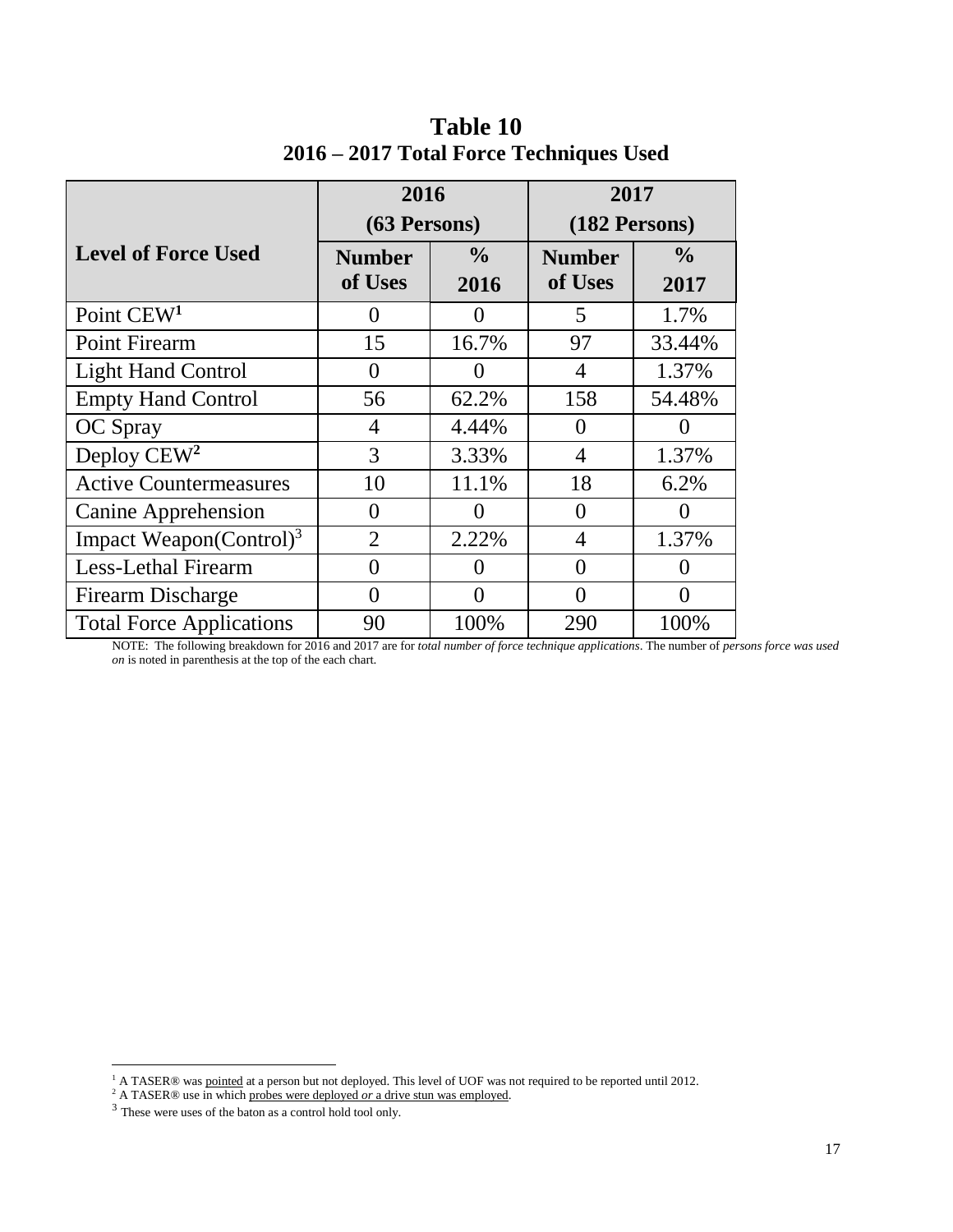### **Statistical Analysis—Pointing Firearm**

Historically, there had been wide swings in this use of force technique. In 2016's total of 15 instances of officers pointing their firearms compared to 97 in 2017. The department believes the increase is attributed to the response to, and investigation of aggravated assaults, aggravated assaults on police officers, robberies, overdoses, and mental health related-calls for service. See Graph 7, below.

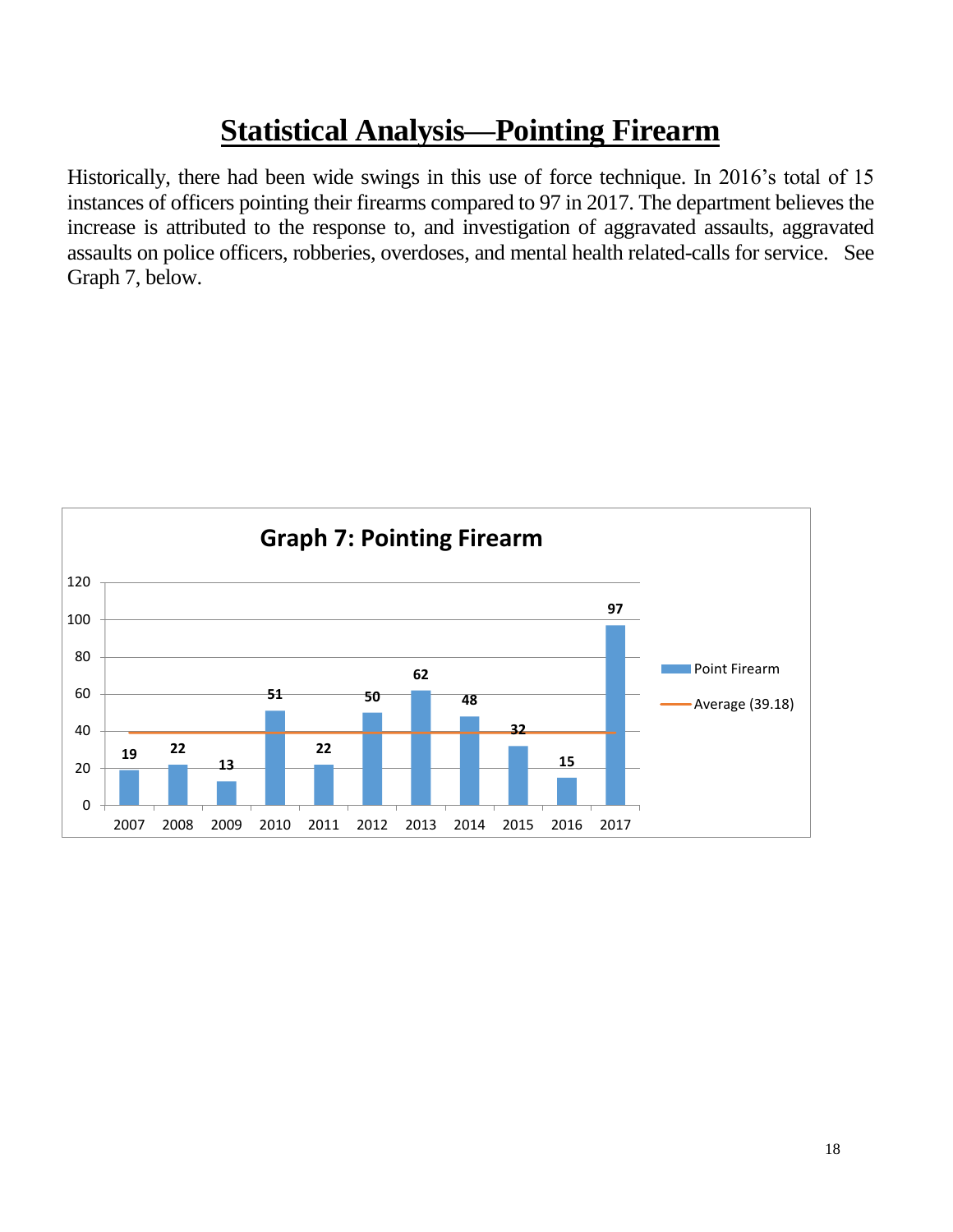### **Statistical Analysis—Conducted Electrical Weapon (CEW) Use**

The Department initiated the training and use of the Taser® X26 on a limited basis in 2007. The first CEWs were deployed for field use on March 12, 2007, and by year's end, there were 14 in the field, with 13 uses. The 6 CEW uses in 2012 and 2013, the 0 uses in 2014, the 4 uses in 2015, the 3 uses in 2016 and the 4 uses in 2017 are significantly lower than the yearly average uses from 2007 to 2011.

See Table 11.

| <b><i>2007-2016</i></b> CEW USES |                        |                               |  |  |
|----------------------------------|------------------------|-------------------------------|--|--|
| Year                             | <b>Total CEW Uses*</b> | <b>CEW Certified Officers</b> |  |  |
| 2007                             | 13                     | 14                            |  |  |
| 2008                             | 12                     | 27                            |  |  |
| 2009                             | 10                     | 27                            |  |  |
| 2010                             | 12                     | 27                            |  |  |
| 2011                             | 13                     | 33                            |  |  |
| 2012                             | 6                      | 32                            |  |  |
| 2013                             | 6                      | 35                            |  |  |
| 2014                             | $\overline{0}$         | 29                            |  |  |
| 2015                             | $\overline{4}$         | 23                            |  |  |
| 2016                             | 3                      | 24                            |  |  |
| 2017                             | $\overline{4}$         | 22                            |  |  |

**Table 11 2007-2016 CEW US** 

\*Deployment of probes or a "drive stun". The mere pointing of a CEW is not listed in this Table.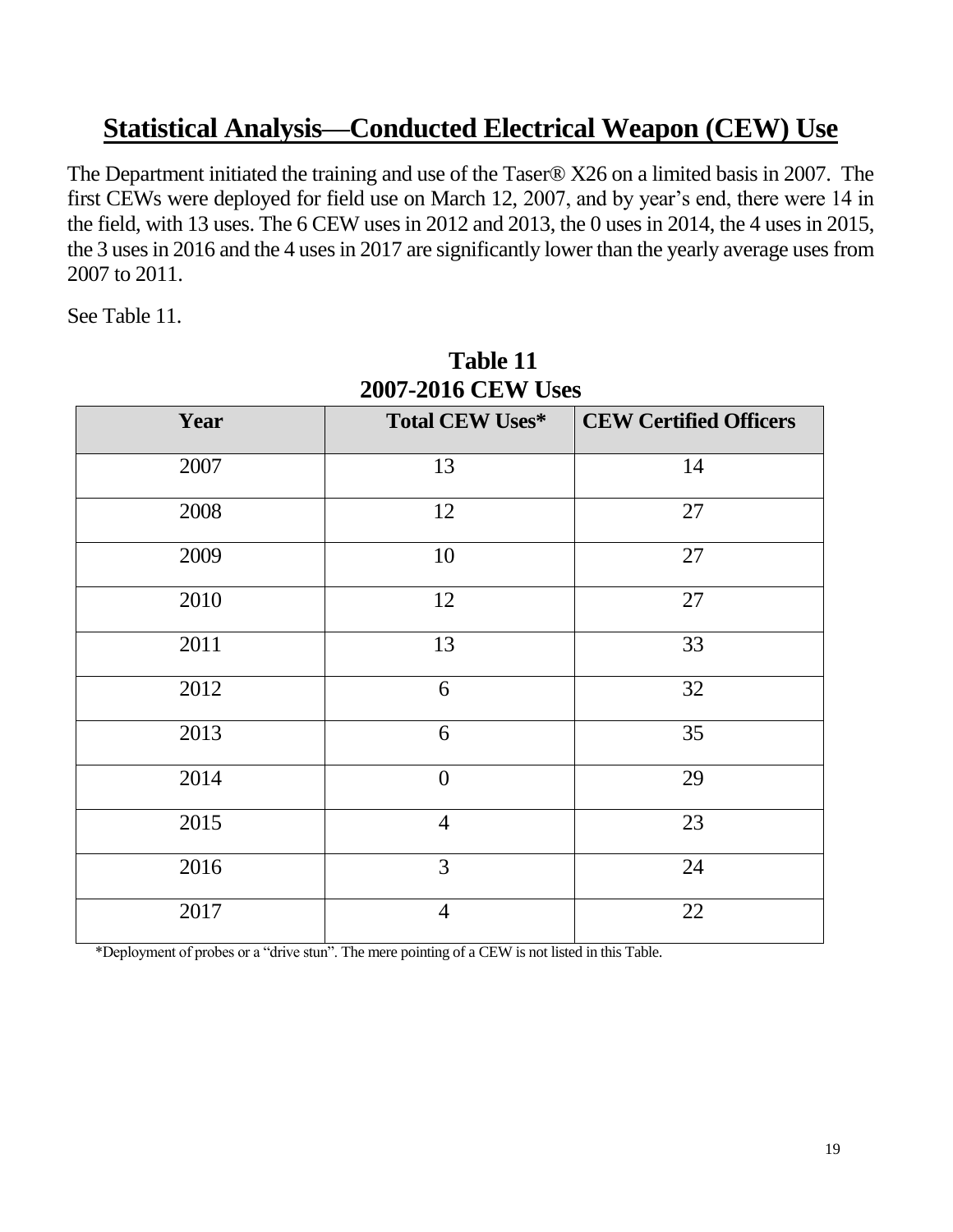For much of 2017, the Department assigned 22 CEWs to various Taser® certified personnel as follows.

- Criminal Investigations Division….......5
- Patrol Division...……………….........,14
- Professional Services Division………...0
- Special Operations Division……….…,2
- Support Services Division…………….1

The distribution of CEW's varies year to year as officers transfer to different assignments within the Department.

### **Use of Force by Call Type**

In examining the different incident types in which reportable force was used, the highest four call types for UOF were Assaults, Mental Persons, Drug Offenses, and Domestic Disputes/Assaults. Three of the four are repeat call types from 2016, with the exception of Domestic Disputes overtaking disorderly conduct calls with UOF.

- 1. Assaults………………………....12.5% (18 incidents);
- 2. Mental Persons.…………………10.41% (15 incidents).
- 3. Drug-Related Arrests………...…6.94 % (10 incidents);
- 4. Domestic Disputes………………6.25% (9 incidents);

Historically, these calls for service are those in which a person is most likely to offer resistance to avoid arrest or commitment to a hospital for psychiatric evaluation. There was no other type of call in 2017 that exceeded these four in uses of force. The closest other call type was "Disorderly Conduct," for which we had 8 uses of force. For these four call types listed, one should reasonably understand why a UOF occurs given the situation. See Graph 8.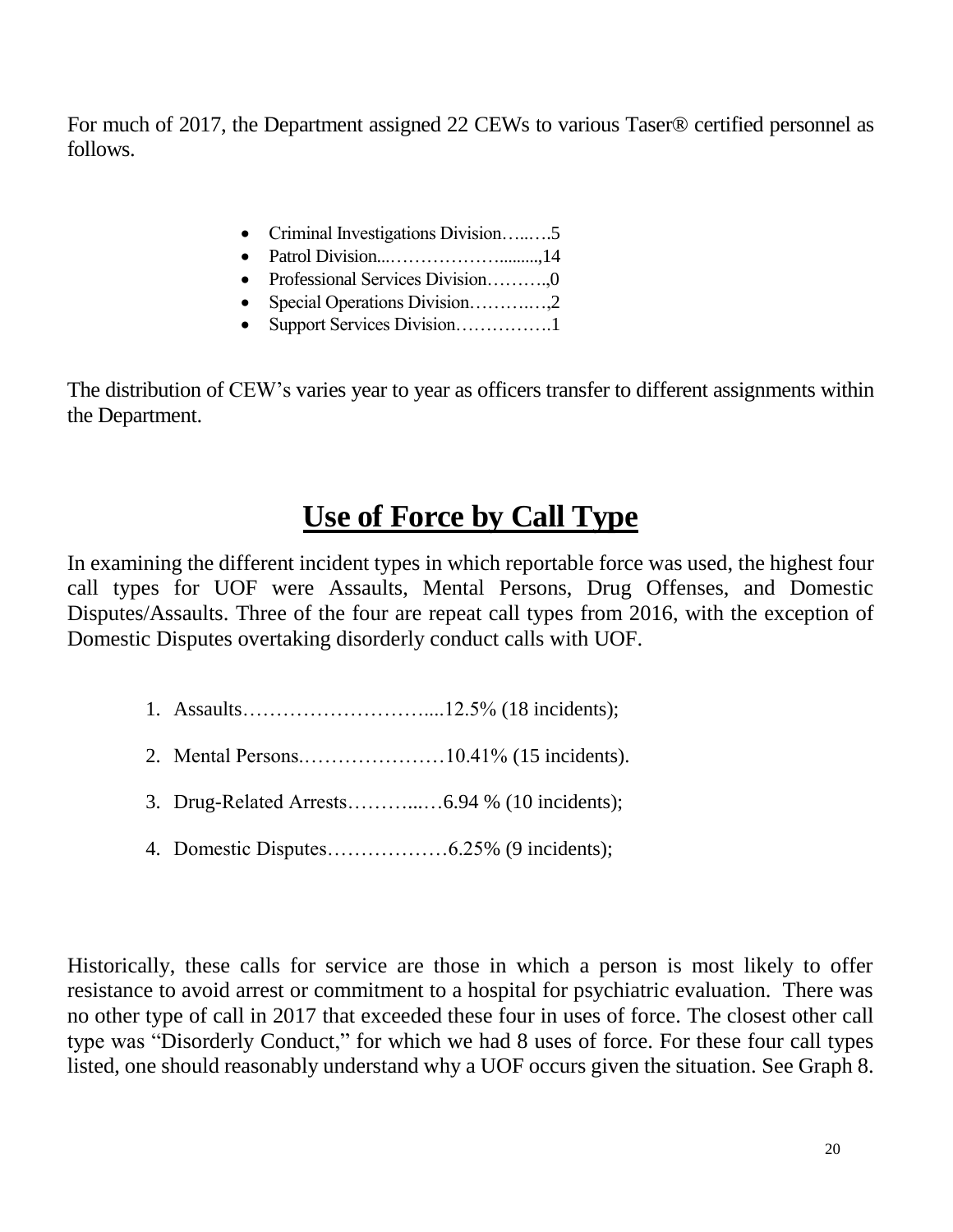

### **Statistical Analysis—Force by Individual Officers**

In examining uses of force by individual officers, 92 different officers used force during 2017. Two of these 92 officers used force in 9 separate incidents, and two used force in 8 separate incidents. One officer used force 7 times, one used force 6 times, and one used force 5 times. The 7 officers who used force at least five times during 2017 accounted for 52 total uses of force, or 36.1 percent of the 144 force incidents. All of the force techniques used by the 7 officers were reviewed thoroughly by their chains of command and were found to have been reasonably objective and appropriate.

Out of the total 290 use of force applications, no use of force was deemed "inappropriate" by the officers' chains of command.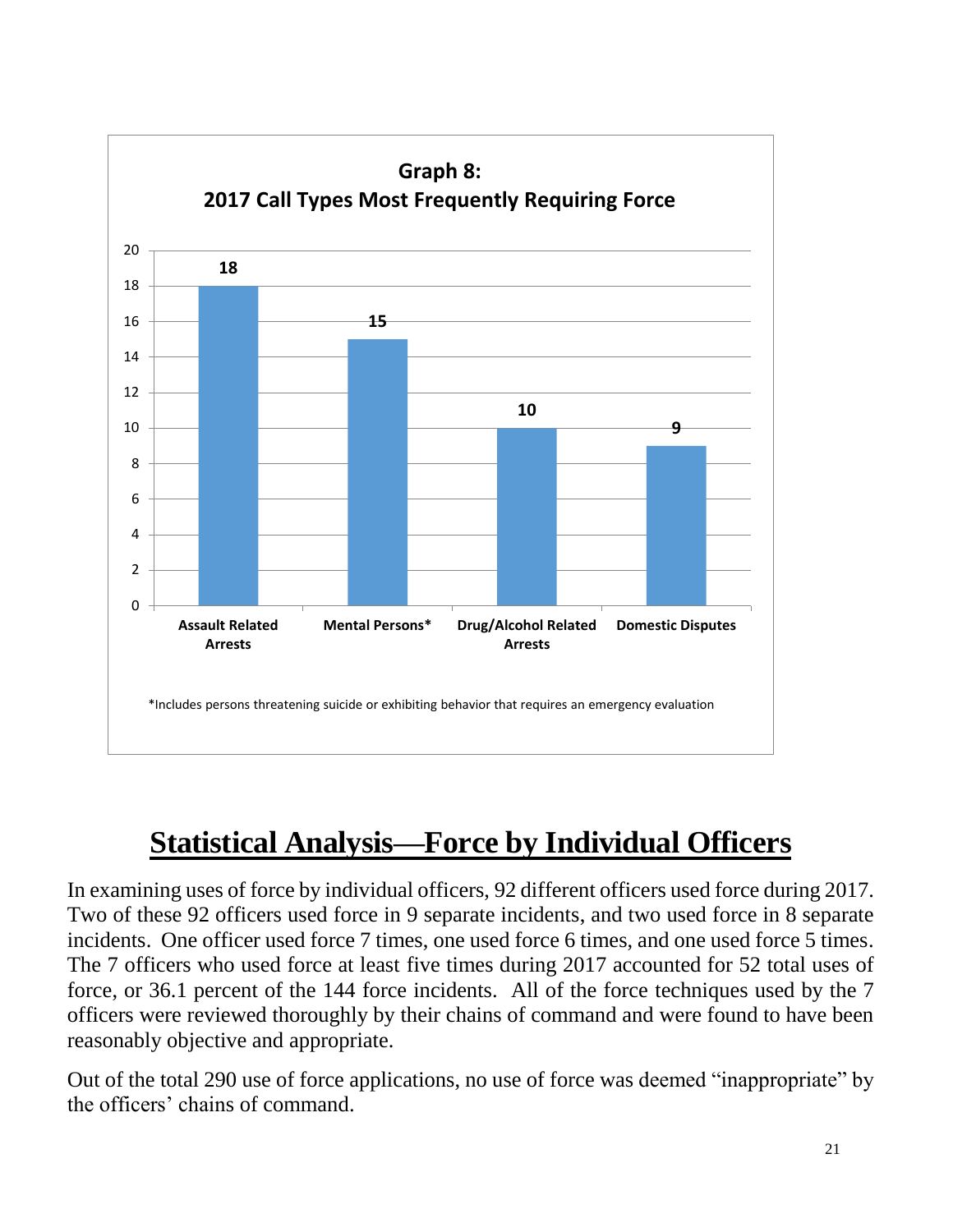The number of use of force incidents an officer becomes involved in is not in itself indicative of any issue requiring action by the Department. Many of the 92 officers who used force in 2017 have shown a high level of self-initiated proactive activity and are assigned to areas where crime is more prevalent. These officers encounter resistance more often and are exposed to more types of crimes and suspects than in quieter areas.

The Frederick Police Department uses an "early intervention" warning system that is activated automatically if an officer uses certain levels of force more than three times in a 24 month period. In addition, three or more uses of force combined with externally generated complaints, will trigger an early intervention. It is up to the officer's supervisor and commander to assess the officer's demeanor, appearance, conduct, and performance of duty to try to identify potential problems. Appropriate intervention strategies are implemented if deemed necessary.

In 2017, there were eight early interventions at FPD, however none were as a result of the officer using force three or more times or the combination of a UOF and externally generated complaint in a 24 month period. All eight interventions were for performance and/or complaint matters.

| 2017 Applications of Force by Officer's Assignment |     |  |  |
|----------------------------------------------------|-----|--|--|
| <b>Squad / Unit / Section</b>                      |     |  |  |
| Patrol Squads                                      | 220 |  |  |
| Drug Enforcement Unit                              | 8   |  |  |
| <b>Street Crimes Unit</b>                          | 19  |  |  |
| <b>Investigations Section</b>                      | 3   |  |  |
| Directed Patrol Team                               | 10  |  |  |
| Commanders and Officers in Admin. Functions        | 30  |  |  |
| TOTAL.                                             | 290 |  |  |

**Table 12 2017 Applications of Force by Officer's Assignment**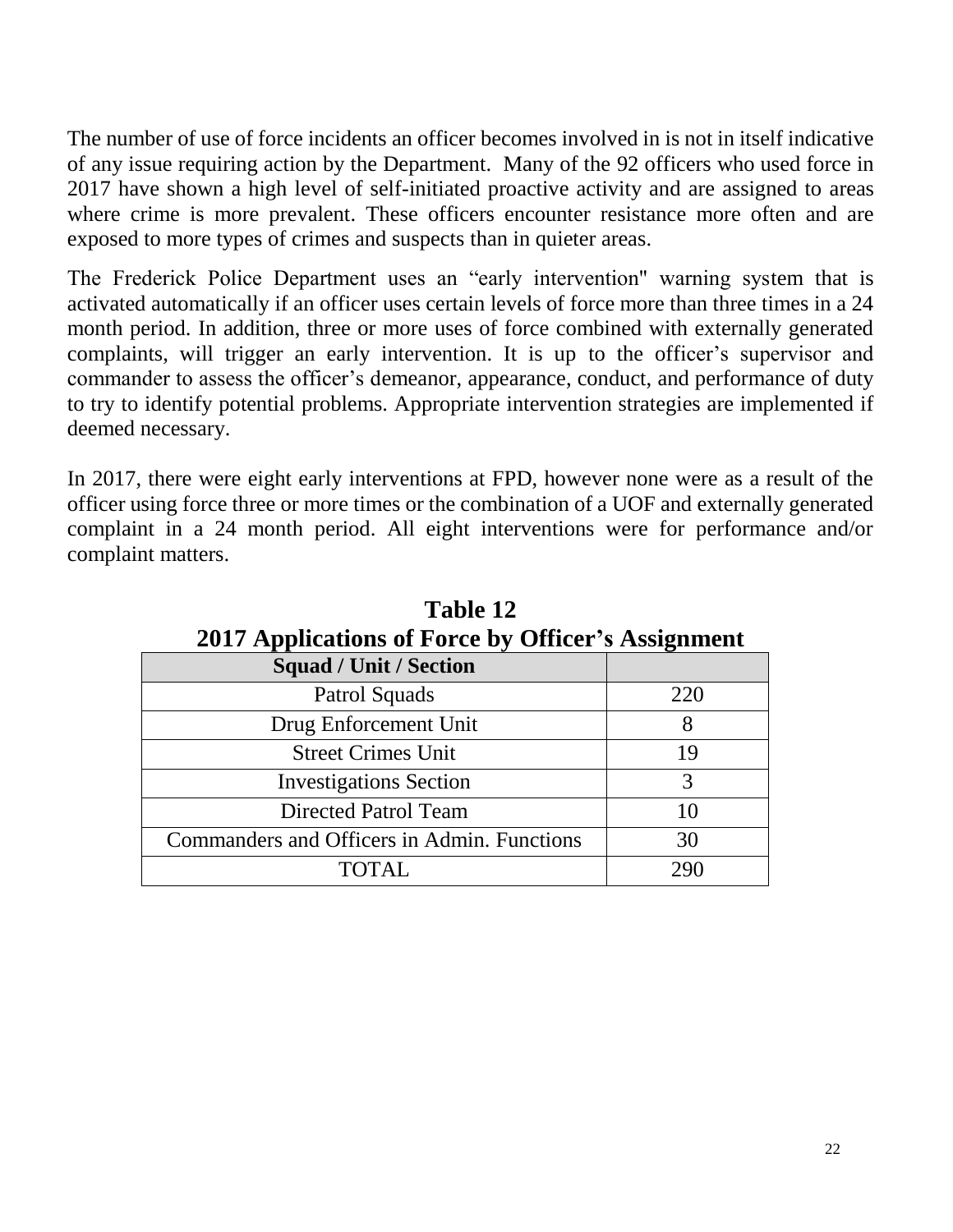### **Statistical Analysis—Force by Month/Day/Time**

- Typically, the summer months see the most use of force incidents and the cooler months have fewer use of force incidents. In 2017, March – July had a combined 74 use of force reports. The highest month was July with 29 incidents, which is expected due to the high call volume during the summertime. There was also an extreme uptick in calls for service in the downtown area, specifically Mullinix Park which saw a dramatic increase in overdose and drug related calls. See Graph 9.
- The days with the fewest use of force incidents in 2017 were Sunday and Tuesday. Somewhat unexpected was Thursday as the highest day of the week. This could be an anomaly because Friday and Saturday are historically the highest days due to call volume and the likelihood officers will respond to assaults, domestic disputes, mental subjects, etc. See Graph 10.
- Historically, most uses of force occur at night and into the early morning, between 1900 hours to 0400 hours. Between these hours, there were 82 use of force incidents which accounts for 56.94% of all use of force times. See Graph 11.

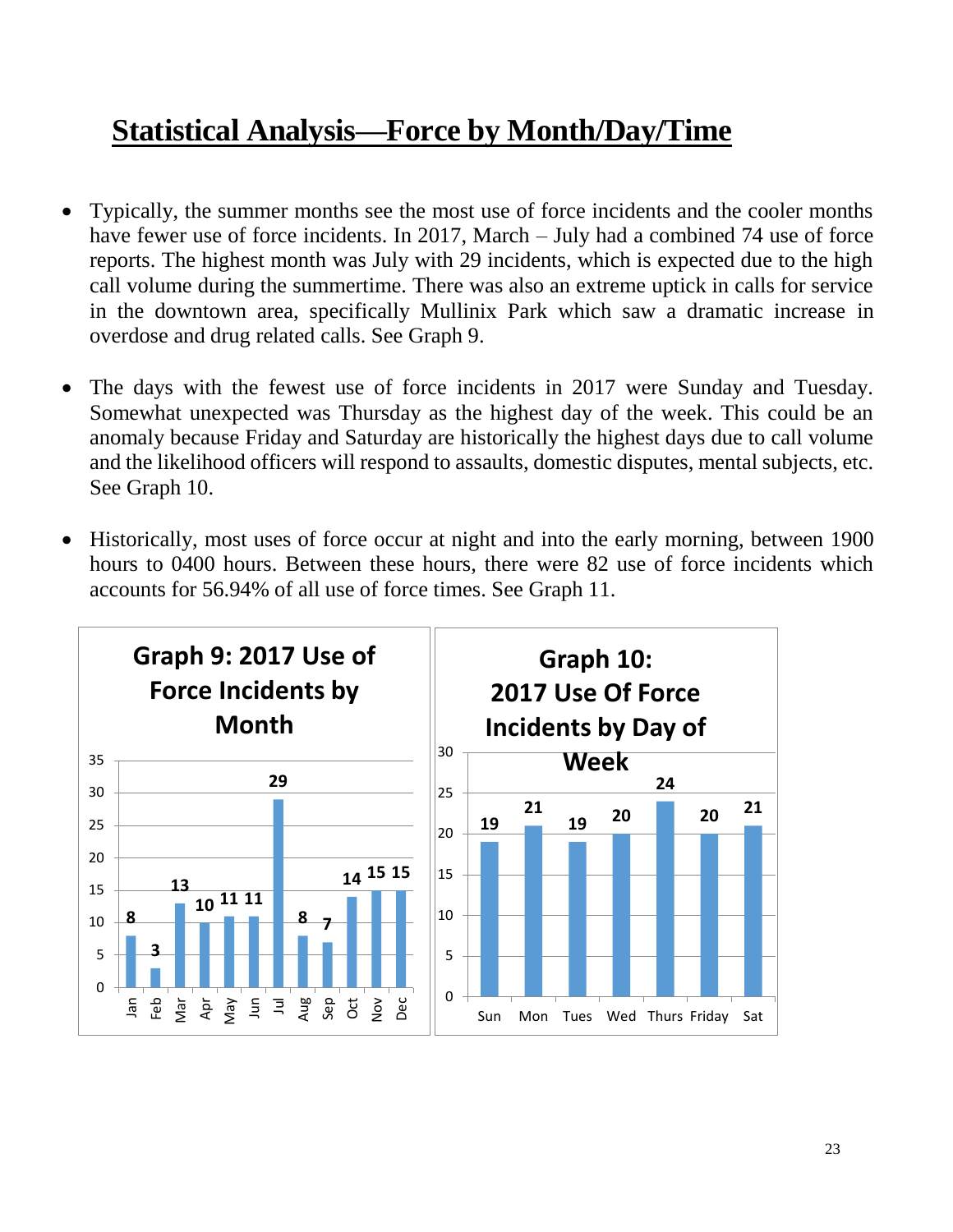

- In the review of the 2017 use of force data, no troubling trends have been noted based on any particular characteristic of race, sex, or ethnicity.
- One possible reason for the increase in UOF incidents may be attributed to assaults on FPD officers increasing from 2016 (69) to 2017 (78) which represents a 13.04% increase. It would seem reasonable when an officer is assaulted, in turn the subject would likely have been or would be resisting arrest either passively or actively, and therefore a UOF would occur.
- Another possible reason for the increase in UOF in 2017, were officers responding to aggravated assaults, robberies, mental subjects, and overdoses, all of which increased in 2017 compared to 2016.
- In addition, changes to General Order 705 were made in 2017, which would also cause an increase in UOF reporting, primarily, section .15 which reads "*Officers of the Frederick Police Department have a duty to intervene to prevent or stop the use of excessive force by another officer when it is safe and reasonable to do so. Officers are required to report such*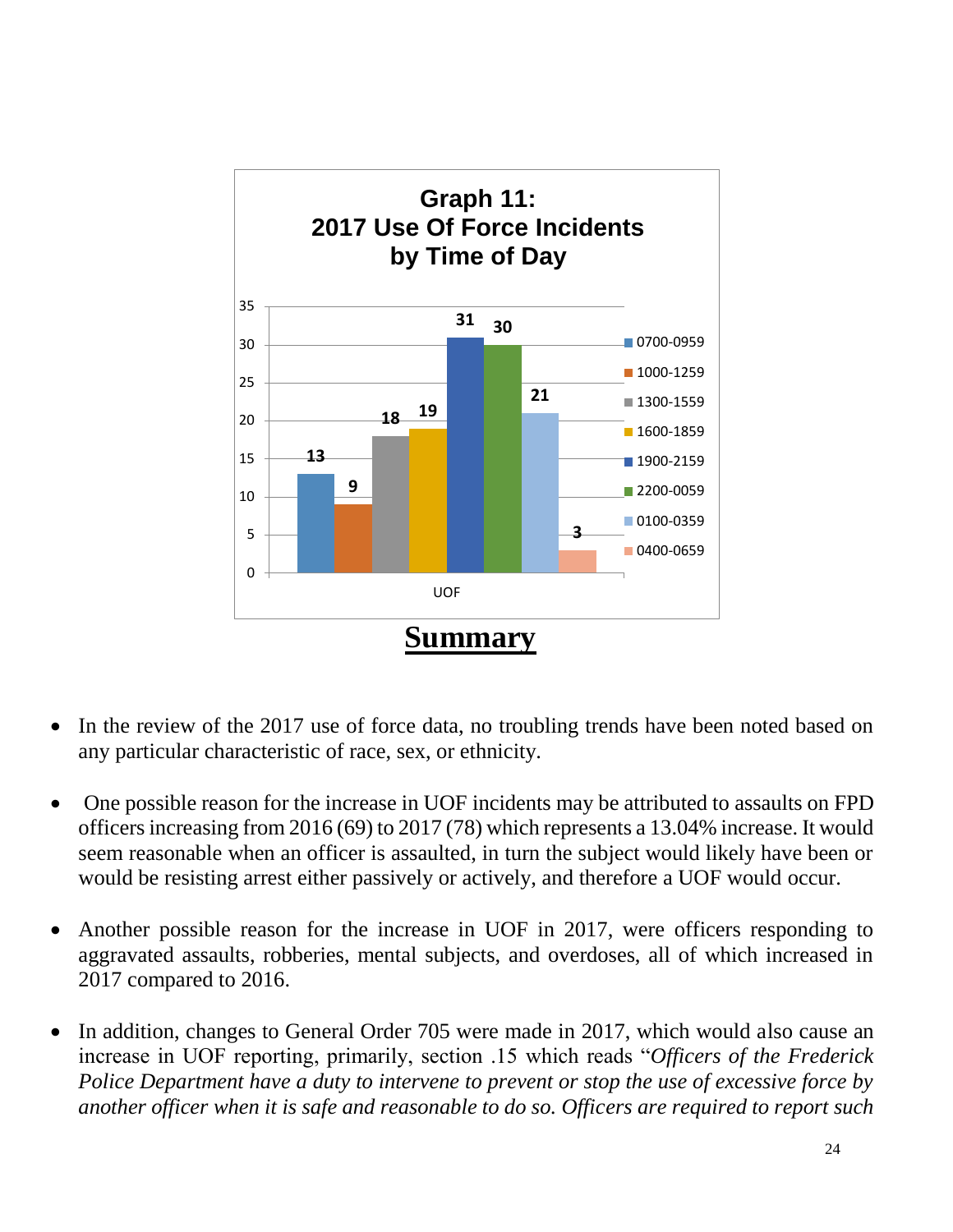*occurrences to his/her immediate supervisor immediately and when it is safe to do so."* As well as section .35 which states, "*All employees are required to immediately report to a supervisor when another employee is using or has used force that appears, from an objectively reasonable standard, to be inappropriate or excessive."* 

- Officers' uses of force have been in response to the resistant conduct of the persons with whom they were interacting.
- Since the introduction of the Taser® X26 in 2007, and up until 2011, there was a decrease in the ratio of use of impact weapons and OC Spray. In 2012, when a more restrictive CEW policy was implemented, the use of CEWs decreased by half (6) of the previous five-year average of 12. This trend continued in 2014, decreasing to zero. In 2015, there were 4 CEW deployments, 3 CEW deployments in 2016, and 4 CEW deployments in 2017.

### **Glossary**

APPROPRIATE FORCE: The amount of force which a reasonable, trained law enforcement officer would apply or determine to be permissible to apply in a given situation in order to obtain compliance from a resistant individual, using established departmental and/or judicially accepted standards. Appropriate Force must be commensurate with the actual or potential threat posed based upon the articulable facts of a given situation, in keeping with the policies and procedures of the Department, and recognized by the courts as reasonable.

ARREST (CUSTODIAL): Confinement or detention by police or government authorities during which a person is entitled to certain warnings as to his rights when questioned

DEADLY FORCE: Physical force which, by its application, causes death or has a high probability of causing death or serious physical injury.

DE-ESCALATION: Pre-Incident: Taking action or communicating during a potential force encounter in an attempt to stabilize the situation and reduce the immediacy of the threat faced by the officer so that more time, options, and resources can be called upon to resolve the situation without the use of force or with a reduction in the force necessary. Examples of pre-incident deescalation actions include, but are not limited to: tactical use of cover, use of tactical verbal communication strategies, etc. Post-Incident: Taking action to communicate and professionally stabilize a situation after a use of force. Examples of post-incident deescalation actions include, but are not limited to: placing the person on which force was used into a recovery position, maintaining an open airway, establishing a professional rapport, application of immediate life-saving first aid techniques when it is safe to do so, immediate summoning emergency medical personnel (if necessary), etc.

EMPTY-HAND CONTROL: Any weaponless control or technique performed with empty or open hands, such as control holds, joint locks and manipulation, pressure points, take downs and the intentional moving (pushing) of an uncooperative person, as well as instinctive weaponless control techniques used to gain control of a resistant subject. **Empty-hand control does not include any strikes or active use of personal weapons (feet, fists, elbows, knees, etc.) or the mere application of handcuffs.**

EXCESSIVE FORCE: Physical force that is grossly disproportionate to the actual or potential threat posed by an individual, and exceeds the amount of force that a reasonable, trained police officer would deem permissible to apply in a given situation. The application of excessive force either causes or may potentially cause injury to an individual.